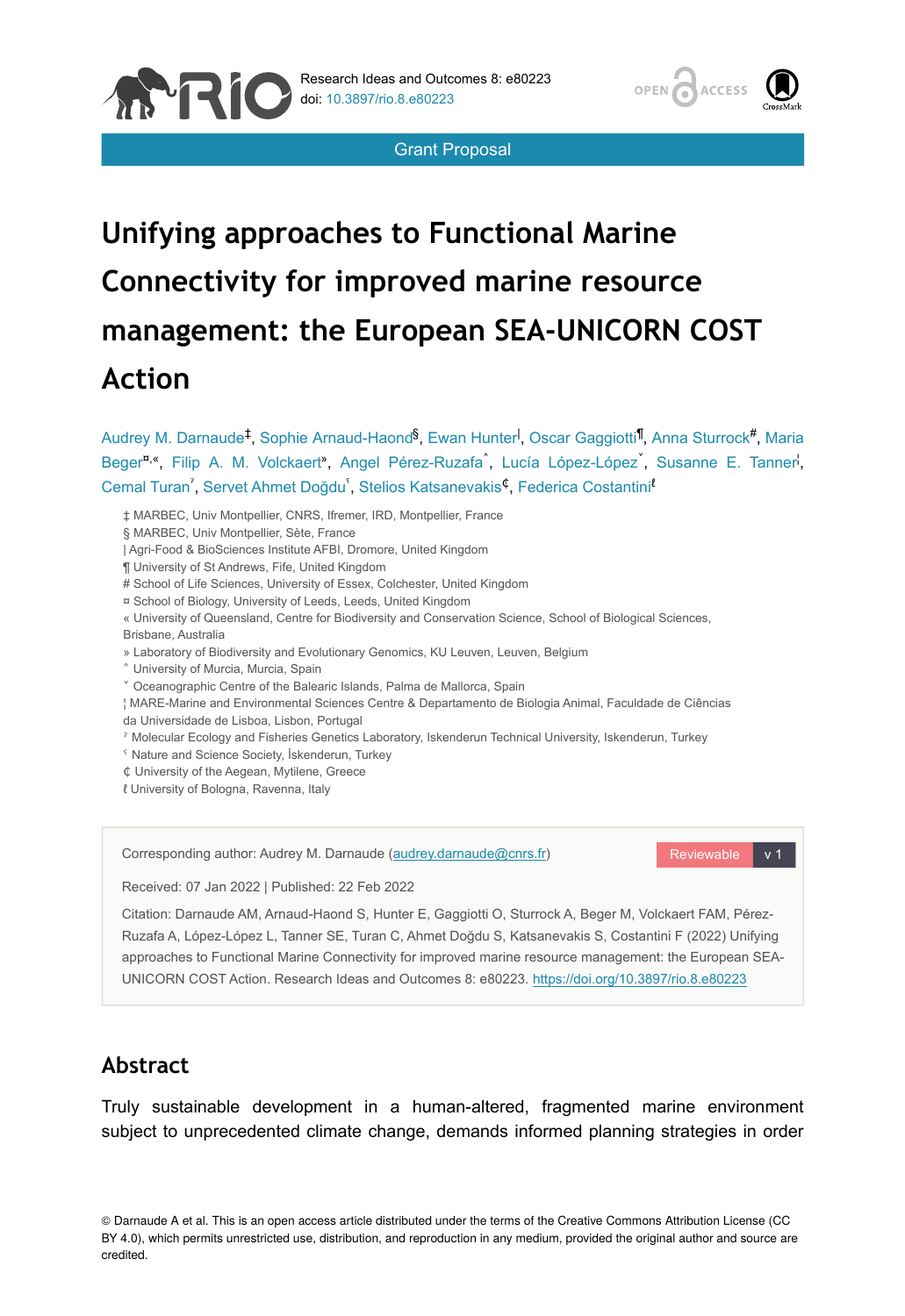to be successful. Beyond a simple understanding of the distribution of marine species, data describing how variations in spatio-temporal dynamics impact ecosystem functioning and the evolution of species are required. Marine Functional Connectivity (MFC) characterizes the flows of matter, genes and energy produced by organism movements and migrations across the seascape. As such, MFC determines the ecological and evolutionary interdependency of populations, and ultimately the fate of species and ecosystems. Gathering effective MFC knowledge can therefore improve predictions of the impacts of environmental change and help to refine management and conservation strategies for the seas and oceans. Gathering these data are challenging however, as access to, and survey of marine ecosystems still presents significant challenge. Over 50 European institutions currently investigate aspects of MFC using complementary methods across multiple research fields, to understand the ecology and evolution of marine species. The aim of SEA-UNICORN, a COST Action within the European Union Horizon 2020 framework programme, is to bring together this research effort, unite the multiple approaches to MFC, and to integrate these under a common conceptual and analytical framework. The consortium brings together a diverse group of scientists to collate existing MFC data, to identify knowledge gaps, to enhance complementarity among disciplines, and to devise common approaches to MFC. SEA-UNICORN will promote co-working between connectivity practitioners and ecosystem modelers to facilitate the incorporation of MFC data into the predictive models used to identify marine conservation priorities. Ultimately, SEA-UNICORN will forge strong forward-working links between scientists, policy-makers and stakeholders to facilitate the integration of MFC knowledge into decision support tools for marine management and environmental policies.

#### **Keywords**

conservation; ecosystem services; management; marine biodiversity; marine resources; marine spatial planning; meta-populations; meta-ecosystems

#### **1 Introduction**

Oceans and seas cover more than 70% of the Earth and deliver multiple ecosystem services, including some that shape human societies (e.g., food provision, climate regulation) ([Food and Agriculture Organization of the United Nations 2018,](#page-16-0) [IPBES et al.](#page-17-0) [2019](#page-17-0)). Moreover, marine resources already represent one of the largest economic assets in the world, and their value is projected to double by 2030 ([Sumaila et al. 2021](#page-19-0), [OECD](#page-18-0) [2016](#page-18-0)). Sustainable management of the oceans and seas is, therefore, essential. Yet, marine conservation efforts lag far behind those of terrestrial habitats ([UNEP-WCMC and](#page-19-1) [IUCN 2021\)](#page-19-1), with lower levels of protection ([Sala et al. 2018](#page-19-2), [Claudet et al. 2020](#page-15-0)) and ineffective management [\(Bennett and Dearden 2014](#page-15-1), [Gill et al. 2017\)](#page-16-1) compromising conservation outcomes. This had dramatic consequences so far. Indeed, marine ecosystems and resources are highly vulnerable to anthropogenic pressures, and most experience multiple, concurrent threats from local and global pressures (e.g., habitat loss, overfishing, pollution, warming and invasive species) ([Halpern et al. 2015](#page-17-1), [Micheli et al.](#page-18-1)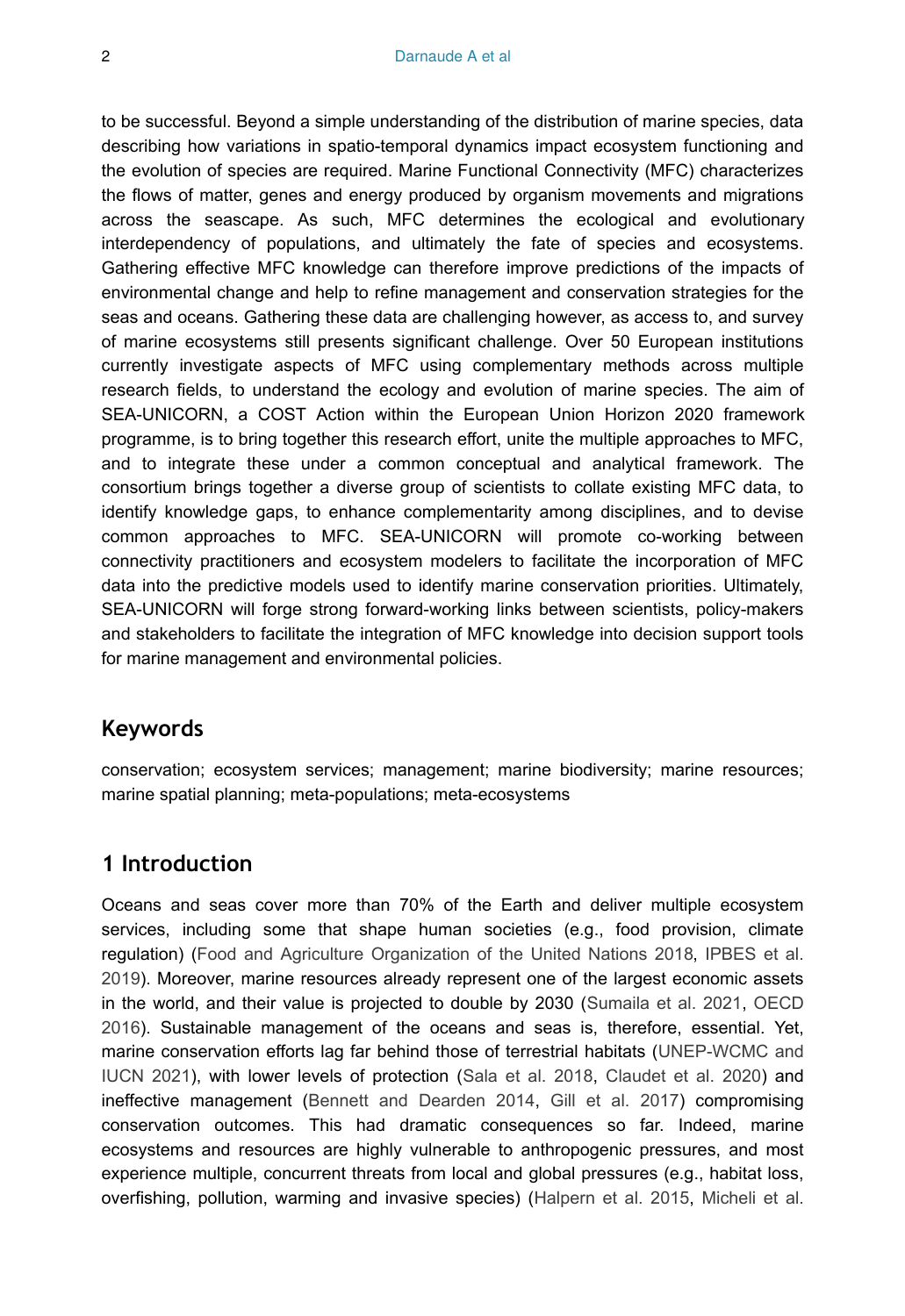[2013](#page-18-1), [Gissi et al. 2021](#page-16-2)). Over the last century, the biomass of marine top predators has decreased by 90% ([Myers and Worm 2003](#page-18-2)), and many coastal and oceanic habitats have been destroyed or severely degraded [\(Gubbay et al. 2016](#page-16-3)). Unprecedented losses in marine biodiversity are occurring, compromising the health of ecosystems ([Cardinale et al.](#page-15-2) [2012](#page-15-2)12). In Europe, 71% of assessed marine habitats are Critically Endangered, Endangered, Vulnerable or Data Deficient ([Gubbay et al. 2016\)](#page-16-3), whereas for the majority of species assessments the status of marine mammals, marine turtles, and fish stocks is 'Unfavorable' [\(European Environment Agency \[EEA\] 2015\)](#page-16-4). Given the importance of marine wildlife and habitats to society and the intertwined fate of marine and terrestrial ecosystems, rapid and informed actions are needed to mitigate unwanted consequences of ongoing changes.

Planning sustainable development of the world's oceans requires a thorough understanding of marine biodiversity and its role in the healthy functioning of ecosystems. Gathering knowledge on marine connectivity is a crucial first step towards this, as it is needed to control the spread of invasive species, pathogens, and aquaculture escapees, construct effective networks of protected areas, conserve vulnerable taxa, and promote sustainable fisheries' management [\(Selkoe et al. 2016](#page-19-3), [Palumbi 2003,](#page-18-3) [Beger et al. 2010\)](#page-15-3). In ecology, connectivity refers to the movement of organisms, nutrients, and materials, and how those movements are facilitated (or not) by the landscape/seascape ([Auffret et al.](#page-14-0) [2015](#page-14-0)). Therefore, connectivity assessments allow understanding relationships between the individuals, species or communities and the habitats or regions they inhabit. There are many divisions and subcategories of connectivity, which are often inconsistently defined and applied in ecological studies and management ([LaPoint et al. 2015](#page-17-2)). However, the broad concept of 'connectivity' can be divided into two intertwined components [\(Tischendorf and Fahrig 2000](#page-19-4)): 'structural connectivity', a notion related to the physical characteristics of the landscape, and 'functional connectivity', which represents the response of organisms to environmental heterogeneity and structuring, encompassing their movements and exchanges between habitat patches. While human activities often result in changes in structural connectivity, it is functional connectivity that determines the demographic, ecological and evolutionary interdependency of populations and communities, as well as the flow of energy and organic matter among sites [\(Auffret et al.](#page-14-0) [2015](#page-14-0)). Hence, it modulates the ecological effects of environmental change, and ultimately seals the fate of species, ecosystems, and the services that they provide. Therefore, in order to predict how marine ecosystems will respond to future climate change, and to design effective conservation and management strategies, it is critical to build a more quantitative understanding of "Marine Functional Connectivity" (MFC).

Building this understanding is the central aim of the new European Cooperation in Science and Technology (COST) Action, 'Unifying Approaches to Marine Connectivity for improved Resource Management for the Seas" ([SEA-UNICORN\)](https://www.sea-unicorn.com/). This research network brings together a broad interdisciplinary community of scientists, stakeholders and policymakers, from more than 100 organizations across Europe and beyond (Fig. [1](#page-3-0)). Its purpose is to coordinate their research efforts and foster multidisciplinary interactions among them, to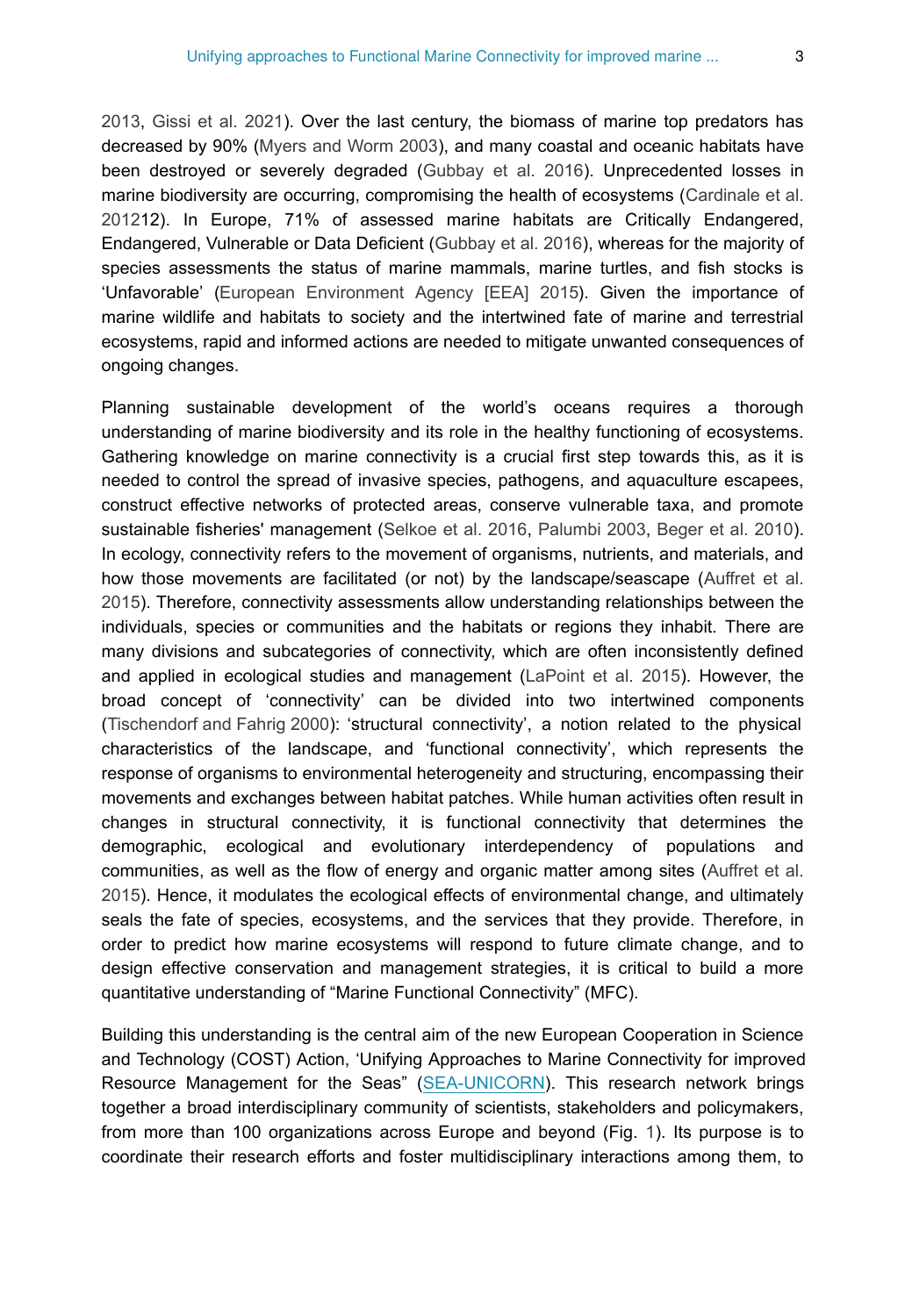unify and integrate the varied approaches to MFC under a common conceptual and analytical framework for improved management of marine resources and ecosystems.

<span id="page-3-0"></span>

In this paper, we briefly list the major scientific challenges that this consortium aims to tackle, outline the theoretical and methodological advances expected from the COST Action, and present our strategy to advance the emerging field of MFC research and disseminate MFC knowledge in Europe and beyond.

# **2 Scientific challenges for the emerging field of MFC research**

In the ocean, habitats and living resources are intrinsically interconnected. Yet, our knowledge on the spatiotemporal connections among them is still elusive and, as a result, connectivity at the community or ecosystem level is largely overlooked in decision-taking for marine management and policy [\(Balbar and Metaxas 2019,](#page-14-1) [Barnes et al. 2018\)](#page-14-2). Improving connectivity knowledge is key to ensure a sustainable Blue Economy in the coming decades. Indeed, all recent global initiatives for sustainable development, such as the Strategic Plan for Biodiversity 2011-2020 (Aichi targets), the 10 challenges for collective impact of the UN Ocean Decade 2021-2030 and the UN Sustainable Development Goal for 2030 n°14 "Life below water", require a comprehensive understanding of MFC and its drivers in order to anticipate environmental changes and their socio-ecological consequences. For example, accurate knowledge on current-day MFC and its likely evolution is needed to define operational conservation strategies for vulnerable species or ecosystems (Aichi targets 10 & 12), to accurately control the spread of invasive species, pathogens, or aquaculture escapees (Aichi targets 7 & 9), and to design optimal networks of protected areas (Aichi target 11). It is also required to ensure sustainable fisheries' management (Aichi target 6) and enhance the benefits derived from biodiversity and ecosystem services (Aichi targets 14, 15 & 16). The emerging field of MFC research can help answer all these societal needs. For this, it will have to rapidly and efficiently tackle the three major scientific challenges below.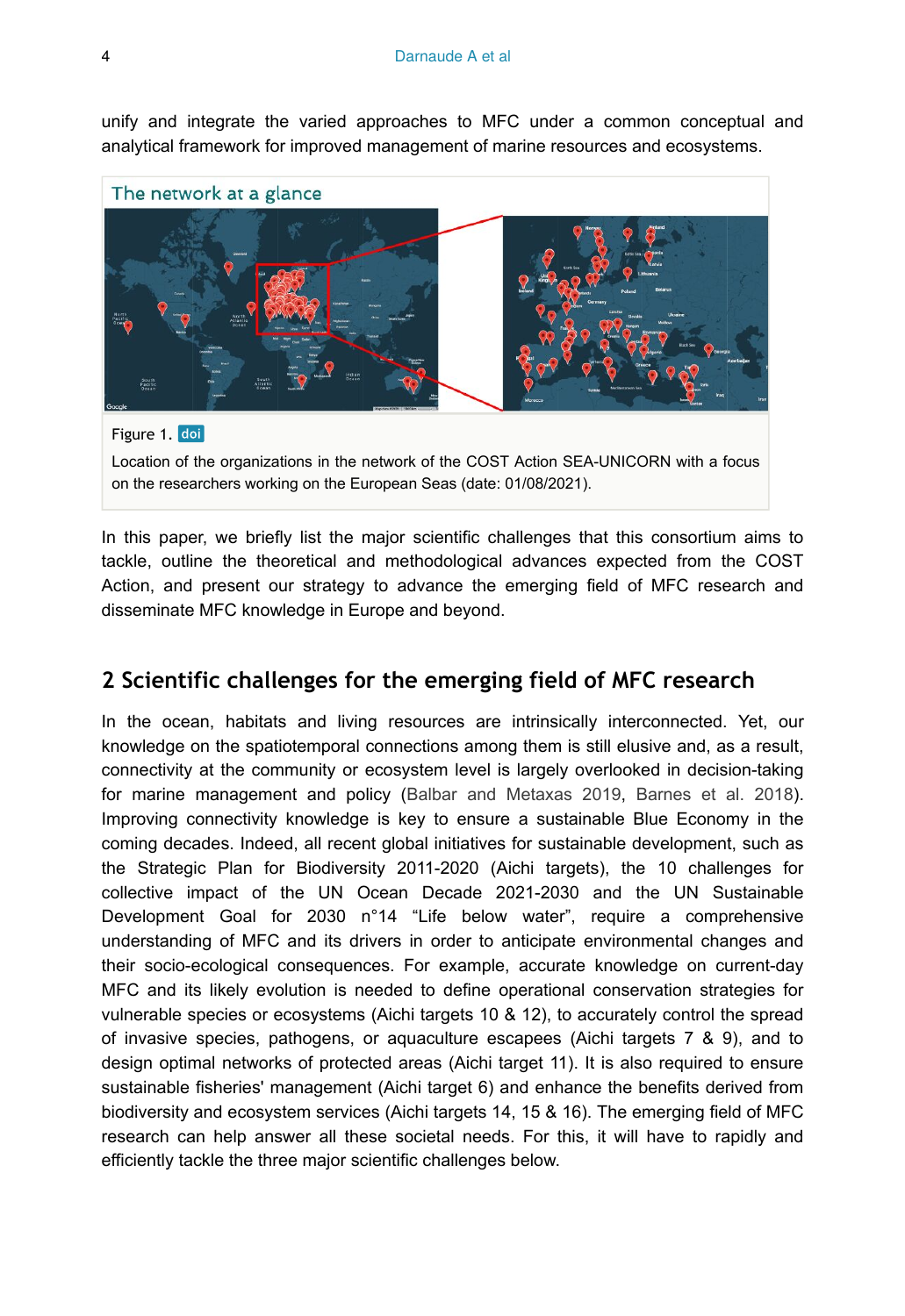## **2.1 Gathering operational MFC (and associated) data for protecting marine biodiversity**

Given the spatiotemporal heterogeneity across marine habitats, an accurate and comprehensive knowledge of MFC is essential for making adequate decisions about where, when, and how to protect marine communities [\(Almany et al. 2009,](#page-14-3) [Botsford et al.](#page-15-4) [2001](#page-15-4), [Magris et al. 2014\)](#page-18-4). To improve the accuracy of MFC assessments, integrating methods is a key first step. Indeed, measuring or predicting MFC is challenging because, in the ocean, movements occur in three dimensions and few organisms remain sedentary across all life stages. Most marine species have at least one dispersal phase during their lifespan, typically at the propagule stage, but sometimes also at the juvenile or adult stages [\(Archambault et al. 2016](#page-14-4)). Describing their dispersive strategies is particularly challenging because of:

- 1. limited access to the marine environment,
- 2. typically small size of dispersers,
- 3. large population sizes, and
- 4. substantial dispersal distances, with no clear *a priori* relationship between lifehistory traits and dispersal potential ([Pineda et al. 2010\)](#page-19-5).

As a result, a diversity of methods and tools have been developed to predict, reconstruct or directly track organism movements among populations or habitats: most common are ecological niche modelling [\(Melo-Merino et al. 2020](#page-18-5)), biophysical modeling ([Swearer et al.](#page-19-6) [2019](#page-19-6)), genetics [\(Selkoe et al. 2016](#page-19-3)), natural geochemical markers [\(Rooker et al. 2020\)](#page-19-7), and physical tagging using acoustic [\(Donaldson et al. 2014](#page-16-5)) or archival tags ([Rooker et al.](#page-19-8) [2019](#page-19-8)). Each technique has strengths and weaknesses that determine the type and accuracy of resulting MFC estimates, which in turn affects the potential for such data to inform management ([Bryan-Brown et al. 2017\)](#page-15-5). For example, genetic markers or other natural tags can provide sound evidence of connectivity, but the knowledge they provide with this matter is limited by the assumptions underlying their interpretation. Niche modelling and biophysical modelling can produce highly realistic predictions of species distribution and dispersal patterns at large spatial scales, but typically lack empirical validation, and often make assumptions that invalidate the results if violated. Finally, telemetry (physical tagging) can unambiguously identify individual movements but is often limited to larger organisms or life stages and provides only limited information on effective lifetime dispersal ([Hart and Hyrenbach 2009](#page-17-3)).

During the last decade, technological developments across all these disciplines have generated major advances in MFC knowledge, which is now available for a broad range of aquatic organisms (from viruses to whales) and across all marine ecoregions. A significant bias towards organisms and areas that are perceived as important to society exists ([Bryan-](#page-15-5)[Brown et al. 2017\)](#page-15-5), which will need to be corrected to get an accurate and comprehensive image of MFC, based on merged knowledge for a wide range of taxa, regions, and habitats. However, the greatest current impediment to broad scale MFC knowledge synthesis is the current lack of method integration ([Bryan-Brown et al. 2017\)](#page-15-5). Because methods differ in their underlying hypotheses and assumptions and/or the geographical or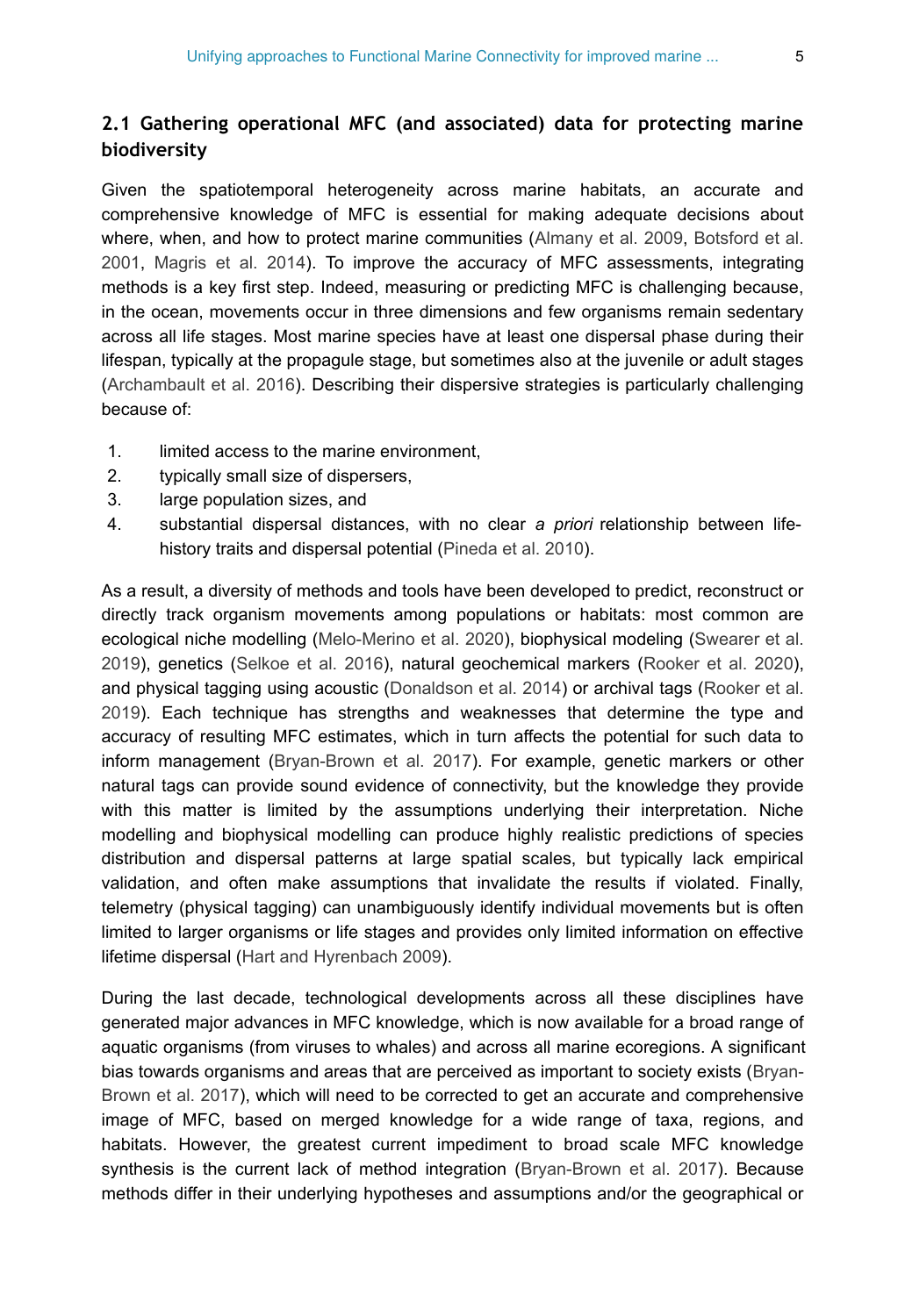temporal scales they address, integrating them could lead to major scientific breakthroughs in marine research and policy. Indeed, this would allow filling important knowledge gaps that currently impede effective conservation of marine resources and ecosystems ([Bryan-](#page-15-5)[Brown et al. 2017\)](#page-15-5). For example, the diversity in life cycle and lifetime migratory strategies within marine populations is likely to be far more common and complex than previously understood [\(Bradbury et al. 2008](#page-15-6)). Yet, it has been poorly studied so far (even for exploited species), so its ecological and evolutionary consequences are consistently overlooked in marine management. Similarly, whilst most marine populations could be connected by extensive propagule dispersal, self-recruitment is likely to be more important than previously thought ([Berumen et al. 2012,](#page-15-7) [Jones et al. 2009](#page-17-4), [Swearer et al. 2002](#page-19-9)). These patterns of diversity affect local population dynamics which, in turn, may affect evolutionary trajectories and modulate biodiversity at local and global scales (e.g., [Durant et al. 2019,](#page-16-6) [Ellingsen et al. 2020\)](#page-16-7). Elucidating them within and among species, habitats and regions will require combining MFC data from complementary methods in a rigorous statistical way. However, to date, only a subset of methods has been combined (e.g., [Pérez-Ruzafa et al.](#page-18-6) [2019](#page-18-6)), usually genetics (an inferential technique) with either natural tags (e.g., otolith composition, i.e., another inferential technique) or biophysical modeling (i.e., a predictive method). In contrast, other predictive methods (e.g., niche modeling) have never been integrated with empirical ones, such as tagging ([Bryan-Brown et al. 2017](#page-15-5), [Hussey et al.](#page-17-5) [2015](#page-17-5)). Because of this, most of the published MFC knowledge relates solely to larval dispersal (60%), which has primarily been investigated to assess population structure (~48%). Only a small fraction of papers (0.5%) has been dedicated to higher-level ecological processes (e.g., material fluxes) and ecosystem services. This urgently needs to change if we want to produce MFC data allowing to match current conservation goals for the oceans and seas.

#### **2.2 Producing adequate MFC (and associated) knowledge for preserving ecosystem function and services**

Linking species distributions and movements to ecosystem function and services is key to enable sustainable blue growth. As organisms disperse or migrate (e.g., to reproduce or forage), they contribute to spatial flows of energy and materials that connect habitats and influence local ecosystem dynamics ([Varpe et al. 2005](#page-20-0)). Importantly, because biologically mediated ecosystem functions (e.g., respiration and excretion) control most of the marine biogeochemical cycling ([Welti et al. 2017\)](#page-20-1), changes in species distributions, e.g., because of climate change or pollution, can impact nutrient cycling and sequestration [\(Pecl et al.](#page-18-7) [2017](#page-18-7)), affecting the overall functioning of the planet. The recognition of this link fostered the recent development of the meta-ecosystem theory, a powerful framework to predict the co-evolution of connected ecosystems ([Loreau et al. 2003\)](#page-17-6). However, empirical research in this field is progressing slowly, mainly because most approaches consider effective dispersal as the only type of organismal flows when many other movements can also connect ecosystems. Connectivity is inherently variable and dynamic, subject to intrinsic and extrinsic factors that affect the movements and survival of individuals [\(Treml et al.](#page-19-10) [2015](#page-19-10)). Documenting this variability and incorporating it into our understanding of metapopulation and meta-ecosystem dynamics is very challenging ([Gounand et al. 2018\)](#page-16-8).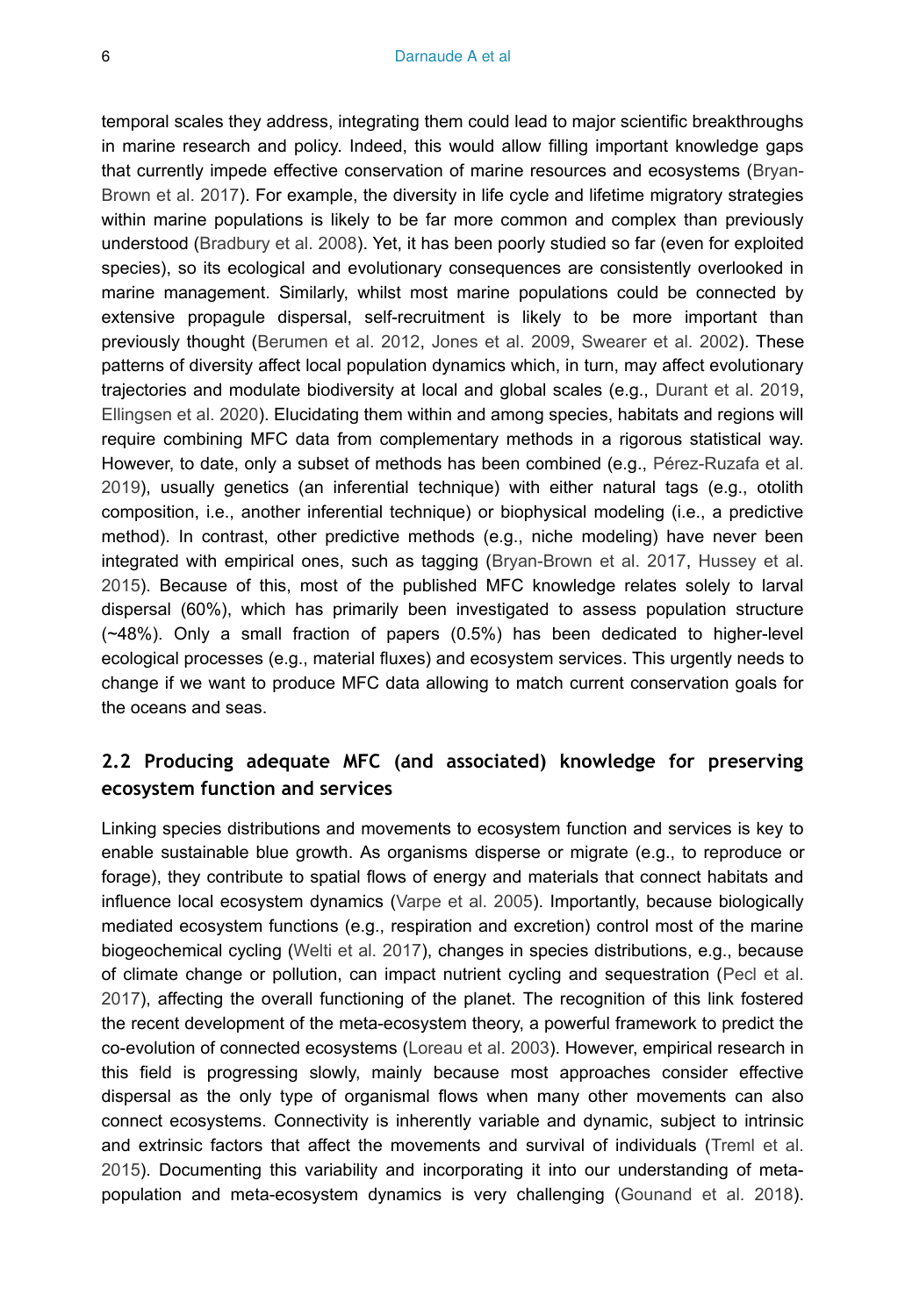Variations in biodiversity and in biogeochemical processes are just starting to be integrated into conceptual models, e.g., by modelling ecosystem services [\(Welti et al. 2017](#page-20-1)) but are crucial to understand and predict energy and material fluxes within and across aquatic ecosystems.

Valuable but undocumented information on the functioning of our planet is also embedded in the diversity of habitats frequented by particular species over their lifetime. Obtaining insights into MFC trends for key-stone taxa can thus be particularly valuable for decisionmaking in management and policy. For example, while microorganisms sustain key ecological functions (e.g., carbon cycling) and have a substantial economic impact on society (e.g., as human or animal pathogens), knowledge on their dispersal and distribution is very limited [\(Zhu et al. 2017\)](#page-20-2). Another example is that of diadromous species, whose lifetime migrations contribute to the transfer of energy and matter between the continental and marine realms ([Beger et al. 2010](#page-15-3), [Pérez-Ruzafa et al. 2020](#page-18-8)). Improving MFC knowledge of these species will help understand the spatio-temporal dynamics of coastal ecosystem services, allowing managers to optimize conservation actions both at sea and on land ([Giakoumi et al. 2019\)](#page-16-9). Fortunately, it is now within reach of MFC scientists to identify the processes that shape the microbial seascape and connectivity, especially as new methods such as metagenomics are available for this ([Baker et al. 2021](#page-14-5), [Ininbergs et](#page-17-7) [al. 2015\)](#page-17-7). Theoretical frameworks and analytical tools to investigate connectivity within and among realms have also recently been developed (e.g., [D'Aloia et al. \(2017\),](#page-16-10) [Keeley et al.](#page-17-8) [\(2021\)](#page-17-8), [Zeller et al. \(2018\)\)](#page-20-3), along with approaches allowing for integrated prioritization of conservation measures [\(Beger et al. 2010,](#page-15-3) [Beger et al. 2015](#page-15-8), [Daigle et al. 2020\)](#page-15-9). By building on these new frameworks and methodologies, future MFC research can shed new light on important ecological and economical linkages and provide mechanisms to incorporate this knowledge into management and policy.

#### **2.3 Understanding MFC drivers & forecasting its evolution in the face of Global Change**

Developing effective policies for sustainable ocean management requires a comprehensive understanding of present-day MFC and reliable projections of how it will evolve under differing global change scenarios. This can be achieved by identifying the past and present drivers of MFC. For example, habitat destruction and fragmentation during the 20th century resulted in significant loss of biodiversity because, when populations and communities become increasingly isolated, connectivity between them decreases ([Lotze et al. 2006,](#page-17-9) [McCauley et al. 2015\)](#page-18-9). Similarly, changes in climatic conditions have modified the distribution of many marine species [\(Pinsky et al. 2020](#page-19-11)) and/or affected their reproductive or larval biology, leading to reduced connectivity and increased self-recruitment ([Gerber et](#page-16-11) [al. 2014,](#page-16-11) [Munday et al. 2009](#page-18-10)). The ultimate consequences of the rapid environmental changes occurring in the oceans will depend on complex interactions between abiotic (e.g., temperature, habitat fragmentation) and biotic (e.g., physiological tolerance, interspecific interactions) factors, but also on the behavioral responses of resource users ([Brierley and](#page-15-10) [Kingsford 2009\)](#page-15-10). Anticipating these effects relies on being able to accurately predict changes in species distribution (e.g., [Cacciapaglia and van Woesik \(2017\)\)](#page-15-11), ecosystem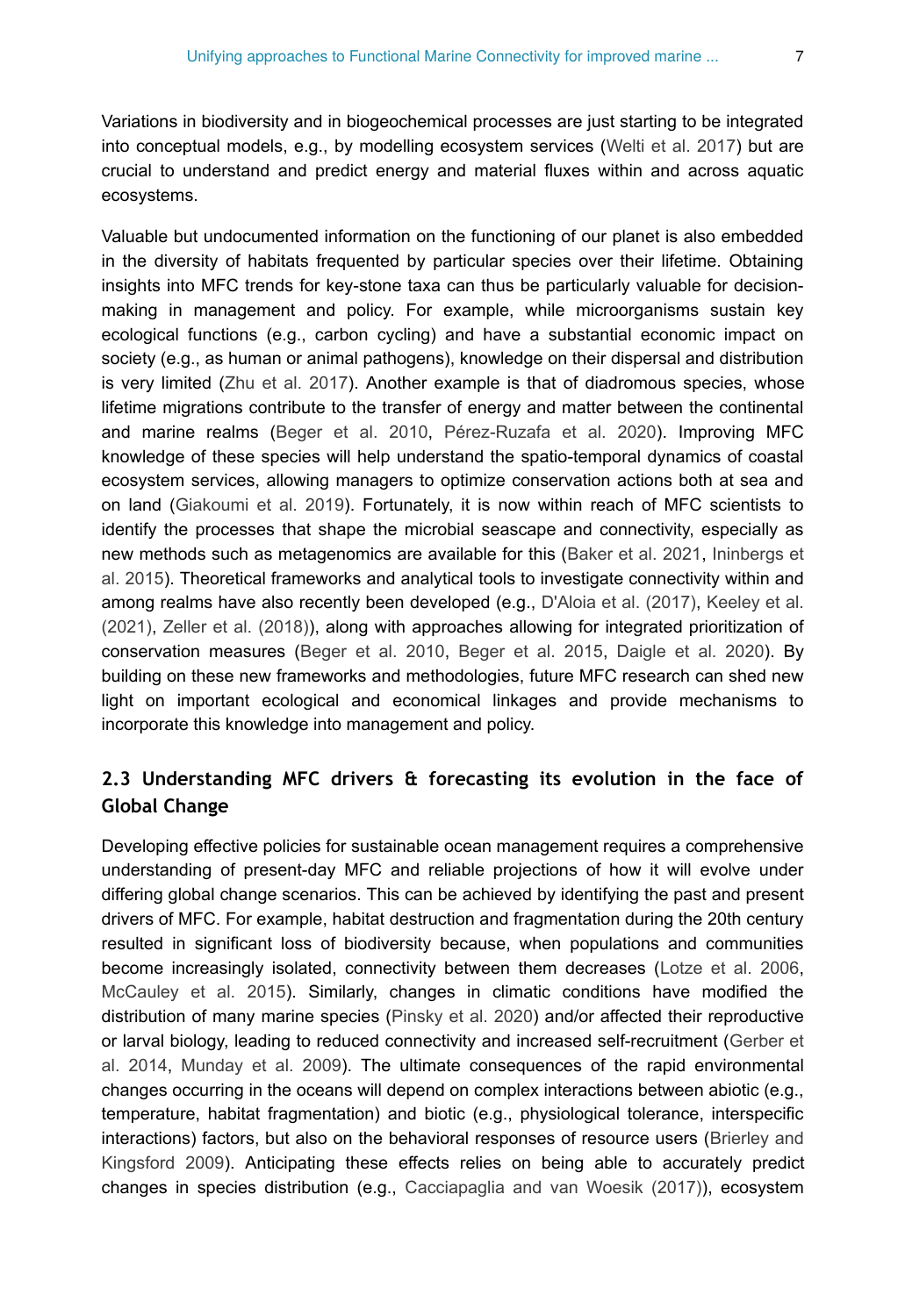functioning (e.g., [Boyd and Doney \(2002\)](#page-15-12), [van der Molen et al. \(2013\)](#page-19-12)), and ecosystem services (e.g., [Crossman et al. \(2013\)\)](#page-15-13). However, to test hypotheses and improve projections, model parameterization requires high-quality, empirical, and relevant MFC data. Modeling also requires linking MFC metrics with physiological and biological requirements across species and life stages, in order to accurately predict behavioral, genetic, geographic, and demographic responses to environmental change.

# **3 The innovation and advances expected from the SEA-UNICORN COST**

Many marine resources and ecosystems extend beyond geopolitical boundaries, and local threats to biodiversity can have impacts at local, regional, and international levels. Therefore, advancing MFC research requires networking and transdisciplinary cooperation at the international level. To this aim, the SEA-UNICORN COST Action (Fig. [2\)](#page-7-0) aims to:

<span id="page-7-0"></span>

#### Figure 2. doi

General structure of the SEA-UNICORN COST Action, in link with its objectives and expected outcomes at the Science-Policy-Society interface. WG = Working Group.

- 1. foster multidisciplinary interactions among the varied research communities involved in the study of MFC and the modelers that predict its ecological and economic consequences, and
- 2. consolidate their interactions with the stakeholders involved in environmental governance and sustainable exploitation for the seas, in Europe and beyond.

The Action extends over four years (2020-2024), and organizes various types of networking, collaborative and capacity building activities around the four main research coordination objectives below, each under the responsibility of a dedicated Working Group (WG). It will generate valuable new knowledge, both fundamental and applied, and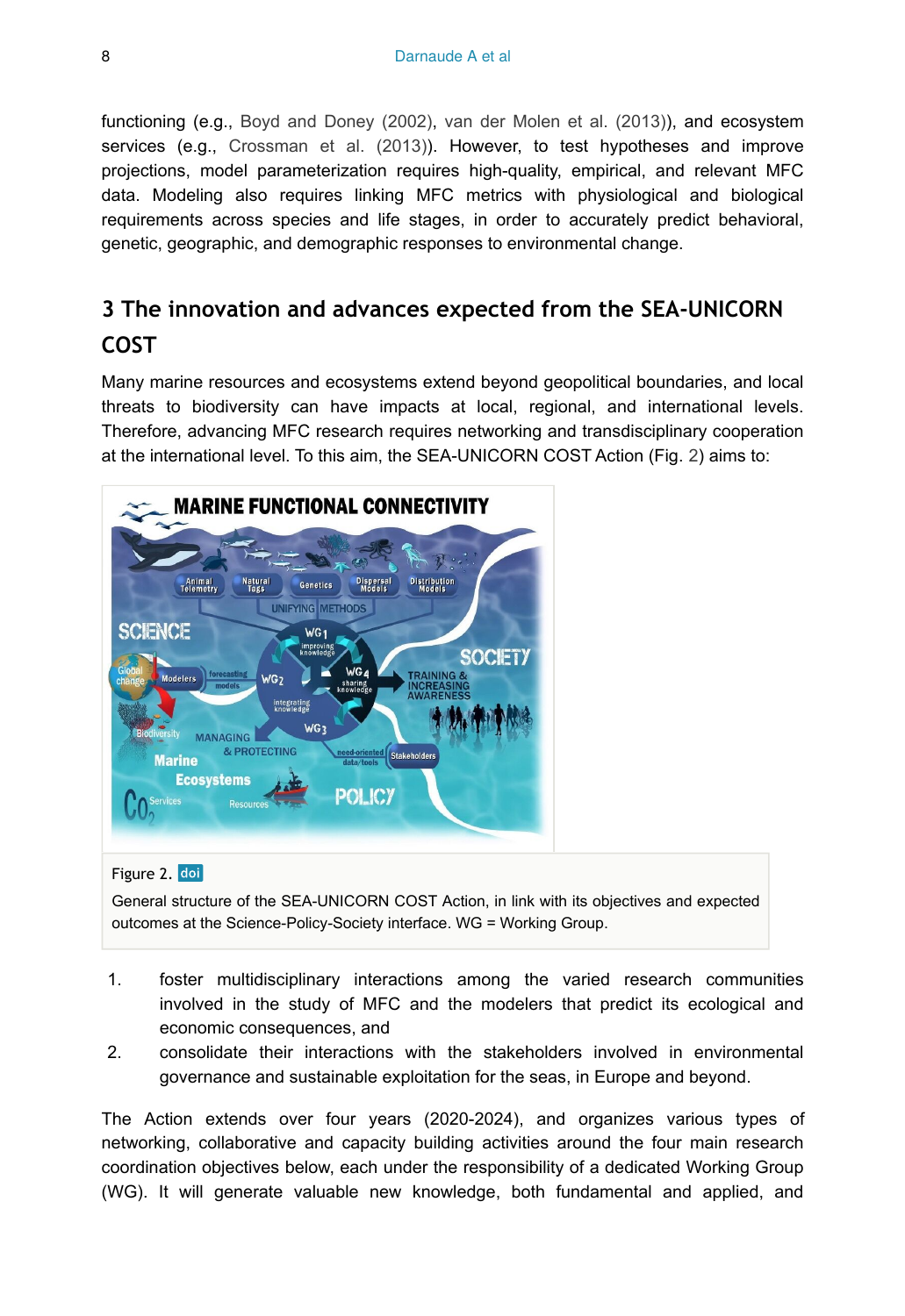facilitate knowledge transfer among research disciplines, end-users and countries, thereby impacting science, but also technology and varied social-economic sectors, in Europe and beyond. The vast network of MFC experts created has sufficient critical mass and complementary skills to drive international scientific and technical progress in MFC research in the coming years. It will strengthen Europe's research and innovation capacities, by facilitating international cooperation, and providing training and collaboration opportunities to spread scientific excellence in the field of MFC. These efforts will support the emergence of the 'next generation' of MFC scientists, with the robust multidisciplinary expertise needed for more comprehensive assessment of interconnections among populations, communities and ecosystems.

#### **3.1 Objective 1 - Improve knowledge on MFC and its drivers (WG1)**

MFC research is multidisciplinary by nature, relying on techniques ranging from field surveys to computer modelling, genomics and biogeochemical analyses. Due to the complex technical nature of these disciplines, the typical mechanisms for information exchange at the international level are not fully effective in the field of MFC. Indeed, it is highly unusual for individual scientists or research groups to be experienced in all of these disciplines. The complexity and diversity in terminology and methodology within each field impedes cross-disciplinary collaboration and makes it difficult for MFC scientists to stay informed of advances in other areas. This can lead to erroneous interpretation of MFC data and ineffective policy implementation. Gathering experts from diverse and global research teams into a single multidisciplinary network can therefore significantly advance MFC knowledge and generate invaluable contributions to both academic and applied spheres.

To this aim, SEA-UNICORN is establishing an extensive network of interdisciplinary and international connections among MFC scientists, in Europe and beyond. These researchers have started to combine their diverse and complementary expertise to critically evaluate the current state of knowledge on MFC (including at the sea-continent interface) and its evolution in the face of global environmental change. This will help identify key knowledge gaps and the taxa and geographic areas for which substantial information is already available. The consortium will also compile and compare MFC information from a wide range of taxa, ecoregions, and methods to highlight where coordinated research efforts would produce the most significant advances. In terms of science, it will create an unprecedented multidisciplinary approach to MFC research, and thereby lead to important conceptual and knowledge advances, not only in MFC science but also in diverse complementary research fields that investigate ecosystem functioning and evolution (e.g., biogeography, functional ecology, ecological stoichiometry). In particular, the Action will provide new insights into the role of MFC in the evolution of communities, ecosystems, and biogeochemical fluxes at sea and at the sea-continent interface, as well as into its importance for spatiotemporal dynamics of socio-ecological systems.

The primary innovation expected from SEA-UNICORN is methodological. While multiple research institutions are already attempting to address theoretical and technical limitations for effective MFC assessment, they still lack a universal framework to integrate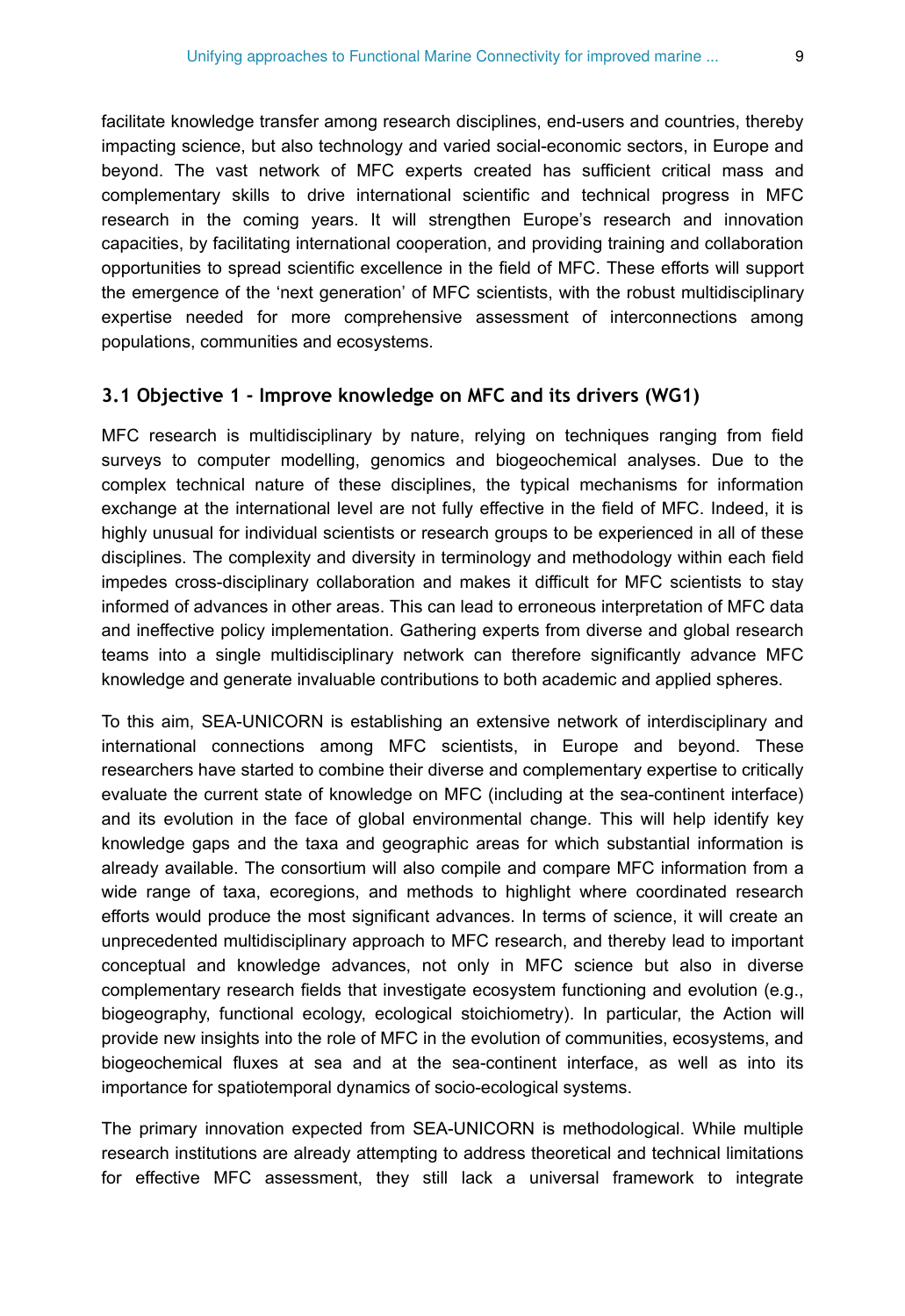multidisciplinary concepts and datasets in a statistically rigorous way. Multidisciplinary MFC studies so far have typically involved separate analyses by complementary methods (e.g., tagging and genetic markers in fish) and comparative interpretation of the results. Because of method limitations, such studies have typically been restricted to a single species or taxonomic group (e.g., fish and corals) and interspecific dependencies in MFC (e.g., the role of macro-organisms in the dispersal and distribution of microbes or parasites) are rarely considered ([van Leeuwen et al. 2012\)](#page-20-4). However, thanks to recent advances in Network Science, statistical frameworks now exist and allow simultaneous assessment of complementary descriptors, or integration of multiple, separate datasets ([Jacob et al.](#page-17-10) 2020). SEA-UNICORN will build on these innovations to develop a theoretical and methodological framework allowing effective co-integration of complementary MFC data across disciplines (e.g., telemetry, genetic markers, and otolith fingerprints for fish), taxa and life-stages. This offers a promising avenue to improve MFC knowledge and enhance the usefulness and quality of the data collected by each discipline ([Gaggiotti et al. 2018\)](#page-16-12). For this, the Action will implement a platform for coordinated discussions to identify bestpractice examples within each discipline and ways to facilitate data acquisition and integration, and to propose research projects to fill methodological or data gaps. Workshops and training schools will also be held to share multidisciplinary scientific and methodological expertise among the varied scientists currently involved in MFC empirical evaluation, promote research integration, and develop new MFC approaches that build on recent advances in analytical, statistical, and modeling tools. The ultimate goal is to provide a general conceptual and methodological framework that unifies concepts and approaches to MFC, allowing cross-disciplinary data integration and a more efficient use of resources at all levels (from sampling to science communication).

SEA-UNICORN will also innovate by producing new MFC descriptors, applicable to diverse taxa, regions and habitats, and encompassing the lifetime movements of marine organisms. The absence of such estimates currently impedes our understanding of the levels of interdependencies among species and ecosystems. Their production is essential if we are to predict the consequence of habitat and species loss at sea and anticipate the evolution of related socio-ecological systems. Comparing these standardized MFC descriptors among species will also improve our ability to extrapolate spatial connectivity at broader taxonomic (e.g., family, phylum) or ecological (e.g., guild, community) scales. The area of seascape genetics has already started to move toward this approach by gathering spatial information about meta-population structures worldwide, and genetic diversity changes at population, species, or community scales [\(Selkoe et al. 2016](#page-19-3)). We intend to continue and expand this effort, by collating and synthesizing MFC data across disciplines to generate generic descriptors of connectivity at ecological (e.g., species, guild, community) and policy-relevant (e.g., exploited stock, taxon, ecological compartment like benthos, etc.) scales. This is needed to progress from MFC patterns to processes, and to make use of MFC data to predict future changes in marine ecosystems and their socioeconomic consequences.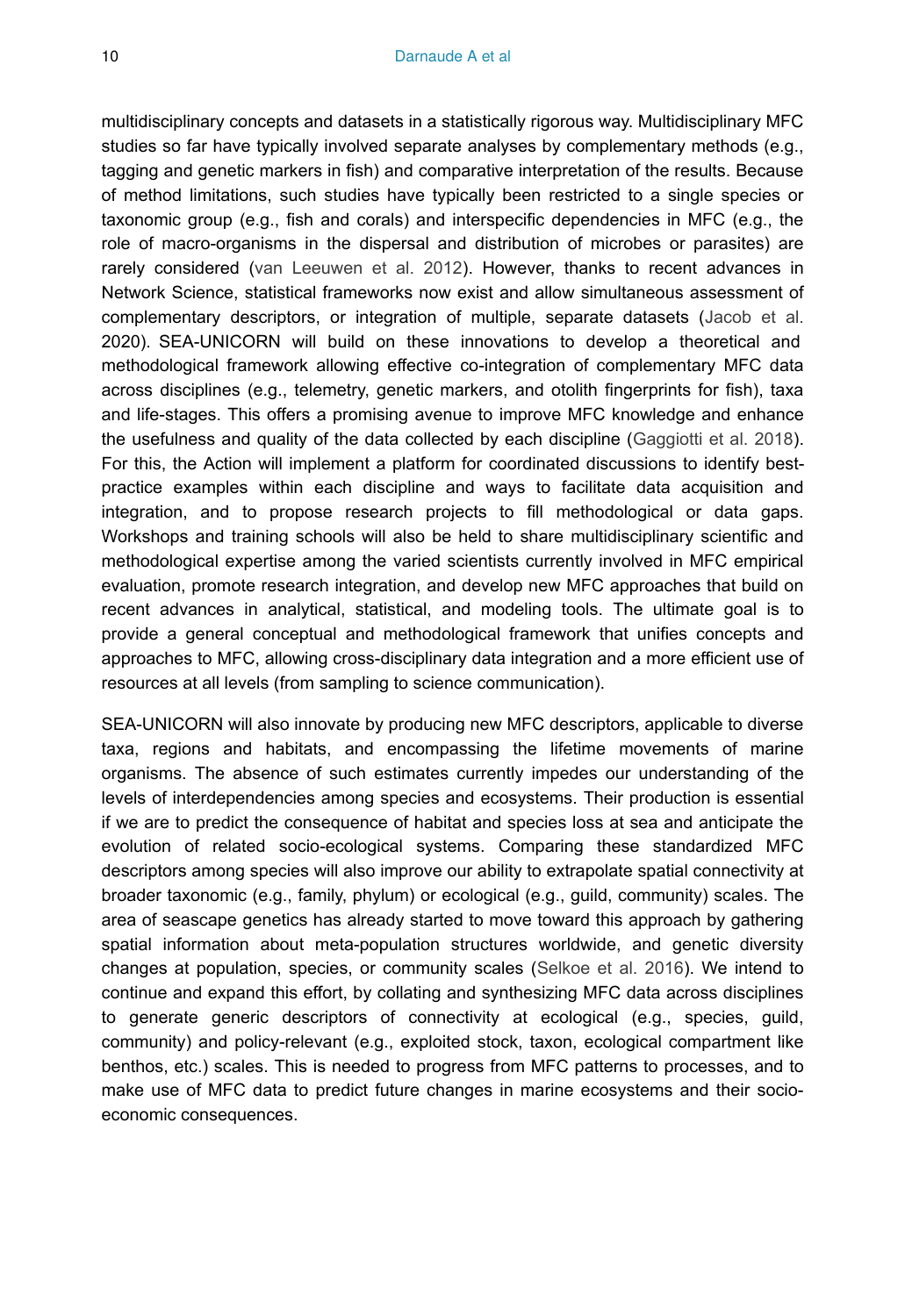#### **3.2 Objective 2 - Incorporate MFC knowledge into forecasting (WG2)**

Gathering effective knowledge to preserve ocean biodiversity and sustain marine ecosystem services (e.g., fisheries, climate regulation, tourism) requires combining MFC data with information on the ecological roles played by different species in the various habitats/ecosystems they inhabit. Unfortunately, MFC data are not yet adequately produced or referenced to allow this combination, which also precludes precise identification of the dependencies of ecosystem services and community livelihoods on marine biodiversity. To address this problem, SEA-UNICORN has started strengthening interdisciplinary interactions among the scientists involved in the evaluation of MFC and the modelers investigating its causes, its evolution and its ecological or economic consequences.

By providing unprecedented opportunities to bridge gaps between research fields, our aim is to foster MFC data use in marine biogeography, functional ecology, ecological stoichiometry, and socio-ecological systems science, and thereby contribute to the development of projection models that integrate MFC data (at sea and at the sea-continent interface) to predict the vulnerability of marine populations, communities, and ecosystem services to environmental change. To allow this, the consortium will foster the integration of concepts and methods between MFC scientists and complementary research fields. The network will also help to produce operational MFC data for use in the demographic, food web, ecosystem and stoichiometric models currently developed in the emerging disciplines of seascape genetics, spatial ecology, functional biogeography and ecological stoichiometry (e.g., [Welti et al. \(2017\),](#page-20-1) [Kadin et al. \(2019\)\)](#page-17-11). For this, we will take advantage of recent theoretical and methodological advances in these research fields (e.g., circuit theory, [Jacob et al. \(2020\),](#page-17-10) [Moullec et al. \(2019\)](#page-18-11), [Pastor et al. \(2021\)](#page-18-12)) to incorporate MFC data into models predicting trends in marine biodiversity, oceanic productivity, material fluxes and coastal socio-economics. This will greatly advance our understanding of how organisms drive ecosystem functioning, habitat characteristics and biogeochemical processes (and vice versa). For example, matching MFC estimates at the species, taxonomic group, functional guild or community scales with data on seascape and species distribution will allow linking organisms' movements to their physiological and biological needs, thereby providing unprecedented insights into the evolution of marine biodiversity. Combining them with data on species' ecological roles (e.g., trophic position) across life stages will help refine the ecological roles that organisms play in meta-ecosystems, both at sea and at the sea-continent interface. This will allow linking organisms' movements to their ecological function within marine and adjacent ecosystems, thereby yielding important new information about the influence of habitat use on species assemblages and matter fluxes at local and global scales.

### **3.3 Objective 3 - Produce relevant MFC data for management and policymaking (WG3)**

MFC knowledge can inform local and regional management decisions and significantly improve global policymaking for the sustainable exploitation of the seas ([Beger et al. 2015,](#page-15-8)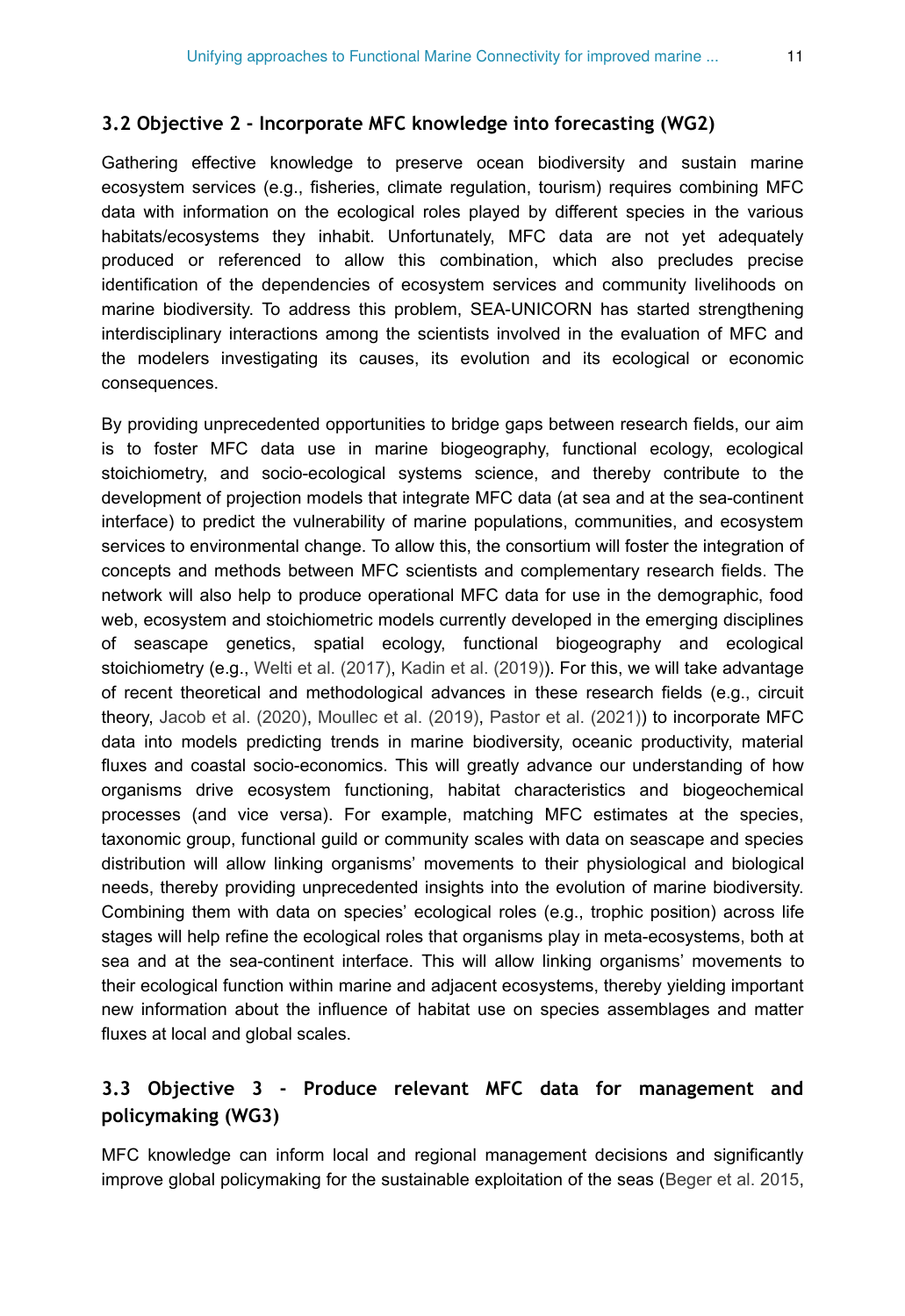[Hidalgo et al. 2017\)](#page-17-12). However, this requires MFC data to be generated in such a way that it can easily be incorporated into decision-making processes and decision-support tools for policy. Such straightforward integration is not yet possible. Despite the increase in the quantity and quality of the data and tools available on marine connectivity ([Daigle et al.](#page-15-9) [2020](#page-15-9), [Hussey et al. 2015\)](#page-17-5), connectivity is just starting to be incorporated in decisionmaking for spatial prioritization in marine management and policy ([Balbar and Metaxas](#page-14-1) [2019](#page-14-1), [Barnes et al. 2018](#page-14-2)). Marine spatial prioritization that includes connectivity objectives typically relies on decision-support software to help decide the location of actions (e.g., establishing protected areas), while minimizing the conservation impact on resource users [\(Daigle et al. 2020\)](#page-15-9). Over the last decade, an increasing number of metrics and frameworks have been developed to evaluate the connectivity across sea- and landscapes and guide the efficient allocation of conservation resources to areas identified as important for biodiversity ([D'Aloia et al. 2017,](#page-16-10) [Keeley et al. 2021,](#page-17-8) [Zeller et al. 2018](#page-20-3)). However, their incorporation into common decision-support frameworks and tools remains technically challenging ([Daigle et al. 2020\)](#page-15-9). To build broad capacity in the marine ecology research community for including MFC knowledge into spatial planning processes, technical documentation, best-practice guidelines, and user-friendly tools are urgently needed.

Networking is the most effective approach to this challenge, as only direct interaction between MFC scientists and the diverse actors involved in marine (or littoral) management and policy will ensure that future MFC research meets societal needs. Supporting this goal, SEA-UNICORN will innovate by forging strong operational links between MFC researchers, socio-ecological system modelers, and the principal actors involved in marine policy and in the management of marine and littoral areas. Transdisciplinary collaborations will be fostered, and multiple training opportunities provided, aiming not only to familiarize MFC scientists with the specific needs of spatial management and policymaking tools, but also to initiate stakeholders to the methods providing MFC data relevant to decision-making. This approach will help decision makers understand the advantages and disadvantages of different methods and tools, allowing them to better apply MFC data to evaluate relevant management objectives. This capacity building will also promote appropriate data use by stakeholders and help MFC scientists plan their studies to generate datasets that can be more easily and effectively applied to decision-making at appropriate spatial scales. In particular, resource managers and policymakers with diverse expertise will be invited to actively partake in the COST Action, and to guide discussions that build on current advances in the development of decision-support tools that facilitate the integration of MFC data into management [\(Balbar and Metaxas 2019](#page-14-1), [Daigle et al. 2020,](#page-15-9) [Keeley et al. 2021\)](#page-17-8). These steps will ensure that future developments in the field of MFC are policy-relevant and needs-oriented and facilitate the compilation of datasets that can be more easily and effectively applied to decision-making (at the local and global scale).

Advancing the field of MFC research with this new integrated collaborative approach will encourage stakeholders to translate the improved MFC knowledge gained in the Action into fit-for purpose science. Through a cascade effect, we hope this will expand the range of end-users involved in the collection and utilization of MFC data. To this aim, the COST Action will provide a forum for dialogue between MFC scientists, policy-makers and the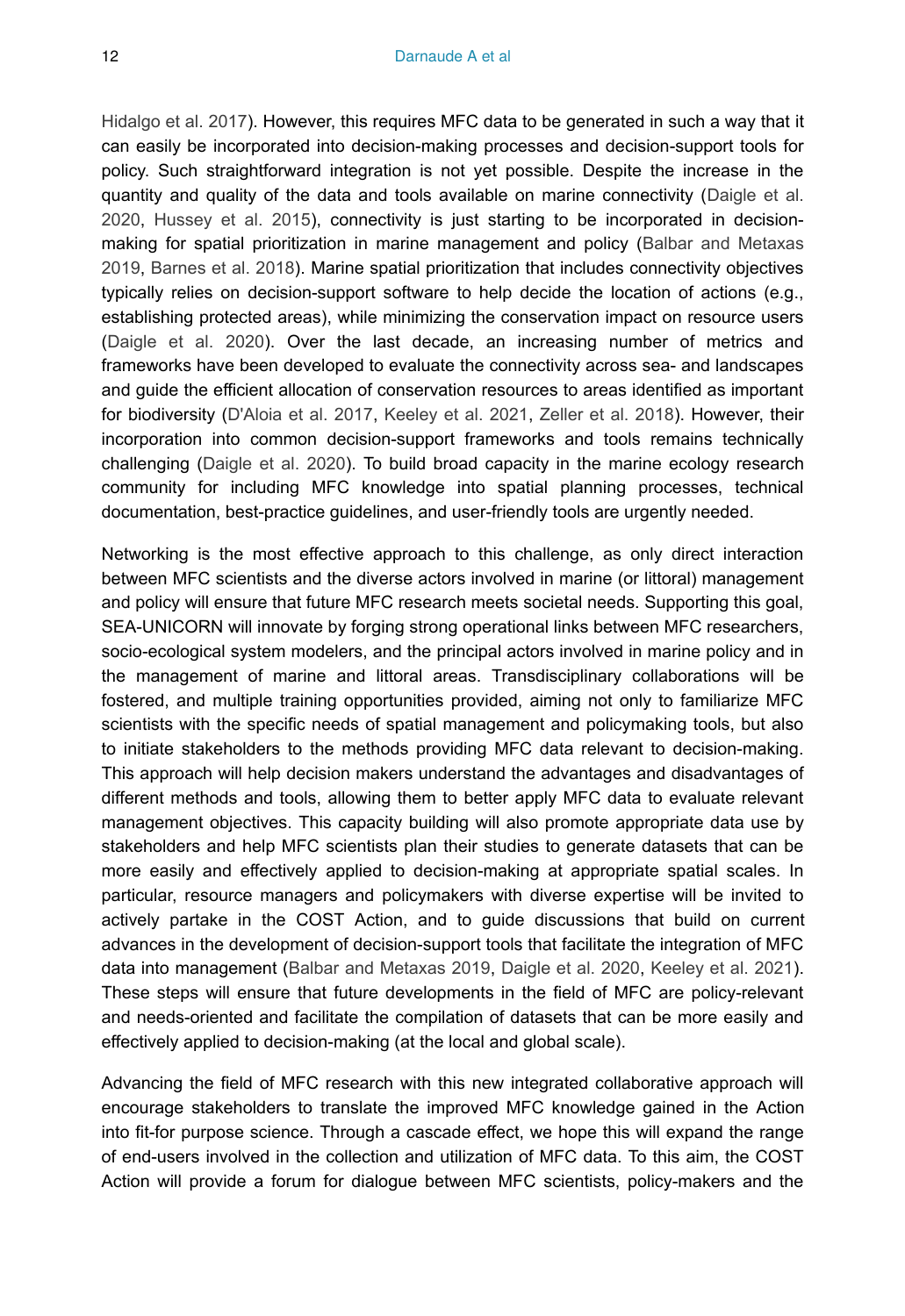varied stakeholders implementing new marine management strategies. This will generate new collaboration opportunities between academics, policymakers and stakeholders that have hitherto worked in isolation on closely-related problems. This will also help national and international entities implement strategies that address urgent challenges to marine governance and management at sea, but also at the sea-continent interface. Indeed, given that MFC includes transboundary connections with freshwater, estuarine and coastal lagoon habitats, some of the data gathered will be of interest for stakeholders involved in the river basin and littoral management. The outcomes of SEA-UNICORN should thus be relevant for the implementation of the EU Integrated Maritime Policy (IMP), the Marine Strategy Framework Directive (MSFD), but also the Water Framework Directive (WFD) and the Habitats Directive (HD).

#### **3.4 Objective 4 - Disseminating knowledge on MFC and raising awareness of its importance for a healthy planet and productive ocean (WG4)**

The concept of 'connectivity' is recent and complex [\(Selkoe et al. 2016\)](#page-19-3) and many marine actors and citizens still do neither understand its meaning, nor its importance for the maintenance of life and ecosystem services, especially at sea. One of the main ambitions of SEA-UNICORN is to significantly contribute to the transfer of knowledge from Academia to Society, by ensuring that the importance of MFC knowledge is widely acknowledged, not only by marine stakeholders and end-users (e.g. fishing communities), but also by the public at large. To promote global awareness about marine connectivity and its key role in the maintenance of ocean biodiversity and ecosystem services, knowledge on MFC and its role in ecosystem functioning must be transferred to a wide audience. This includes scientists and the wider public, but also varied types of stakeholders: national, supranational, and non-governmental organizations, coastal communities and national or local agencies involved in marine governance, and fishery or coastal management people. Adapting SEA-UNICORN's messages to these varied audiences is vital for efficiently spreading the results and importance of the topic.

To this aim, dissemination events will be organized to publicize the Action and its outcomes to relevant international communities of scientists and stakeholders. The knowledge and methodological insights gained over the course of the Action will be disseminated to the research community through the joint production of open access peer-reviewed publications. The MFC data compiled or generated by the Action participants will also be added to databases of recent initiatives aimed at describing global patterns in species connectivity (e.g., [migratoryconnectivityproject.org](http://migratoryconnectivityproject.org), [mgel.env.duke.edu/mico](http://mgel.env.duke.edu/mico), [icarus](http://icarusinitiative.org) [initiative.org](http://icarusinitiative.org)). SEA-UNICORN further aims to produce guidelines for scientists to help them optimize the quality and value of the MFC data they produce, and white papers for incorporating different types of MFC data into marine management and environmental policymaking via decision-support tools. Building on the extensive expertise gained from recent COST Actions aiming at bridging the gap between science and policymakers in Europe (e.g., [OceanGov](https://www.oceangov.eu/) and [MarCons](https://www.marcons-cost.eu/)), we will ensure that the white papers produced by SEA-UNICORN are useful for relevant target audiences and disseminated through the appropriate channels. This will help bridge the gap between policy and science, and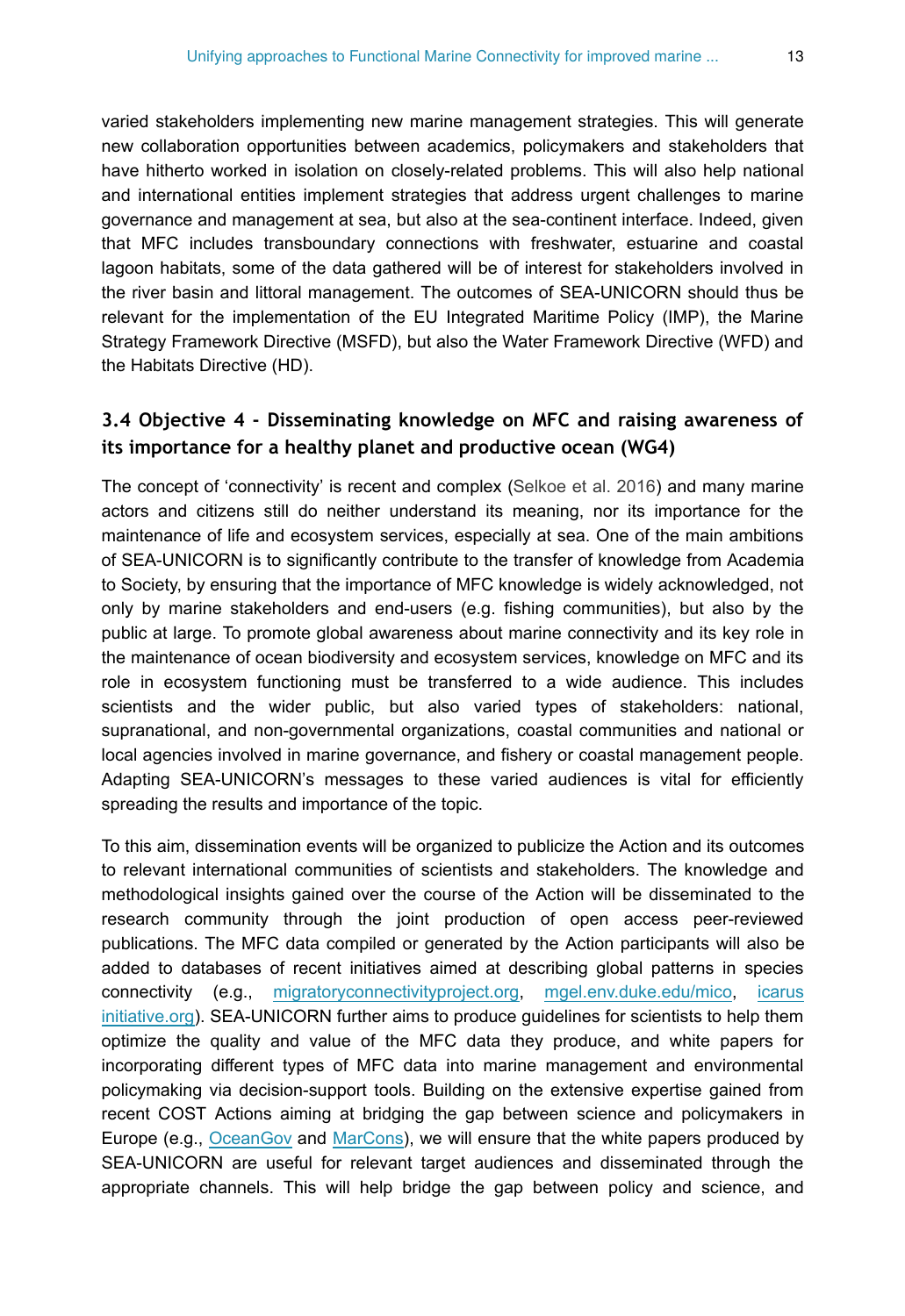catalyze the implementation of research-based policies in Europe and beyond. Given the international scale of this COST Action and the relevance of its outcomes for mitigating climate change effects and optimizing global environmental governance, the UN Environment Agency (UN Environment, in particular the Mediterranean Action Plan), the Food and Agriculture Organization (FAO), the Intergovernmental Science-Policy Platform on Biodiversity and Ecosystem Services (IPBES) and several international non-governmental organizations (e.g. [IUCN](https://www.iucn.org/), [WWF](https://www.worldwildlife.org/), [Oceana](https://oceana.org/)) will be some of the targets for dissemination.

SEA-UNICORN will also ensure that the scientific information produced is effectively communicated to a wide audience of stakeholders and end-users. For wider and more active dissemination and discussion, social media networks (e.g., Twitter, LinkedIn, ResearchGate) will be used. Press releases will be made to publicize the Action and its outcomes across multiple media outlets, and varied educational visuals (posters, leaflets, comics, videos, etc.) on MFC will be produced. Finally, to promote global learning on MFC, a Massive Open Online Course (MOOC) will be produced to be hosted by a non-profit open-source educational platform (e.g., [fun-mooc.fr](http://fun-mooc.fr)).

# **4 Concluding remarks**

The increasing pressures on marine biodiversity and the drivers behind these pressures cannot be effectively managed until the complex, dynamic ecosystem-level changes at sea are better understood ([Halpern et al. 2015](#page-17-1)). Improving worldwide knowledge on marine connectivity is a crucial first step towards filling this knowledge gap, since it will improve our ability to preserve marine and coastal ecosystem services and promote species and habitat resilience to global change. Fit-for-purpose MFC science and data are urgently needed to inform marine policies to support the sustainable development goals for a wellfunctioning ocean described in the 2030 Agenda of the UN Decade of Ocean Science for Sustainable Development [\(https://www.oceandecade.org](https://www.oceandecade.org)). Given the short time remaining for adapting to ongoing environmental changes at sea (IPBES), there is an urgent need to take a holistic approach that synthesizes previous work alongside ongoing studies in order to catalyze new understanding and inform marine policy development.

The SEA-UNICORN COST Action is particularly timely as it will facilitate pioneering theoretical and methodological advances in varied disciplines, using them to revisit concepts and approaches in MFC research and unify them under a universal and policyoriented framework. The Action will also provide a structured setting for MFC scientists to learn about advances in other disciplines, and for scientists and stakeholders to debate and work together. This will enhance conceptual and methodological understanding among disciplines and enable cross-fertilization of ideas and development of robust research protocols and policy procedures. This will significantly improve our understanding of MFC and stimulate the emergence of a more systematic and outcome-focused research field, matching the needs of national and international managers and policymakers, and helping them to identify strategies for sustainable management, at sea and the land-sea interface. Besides the technological and scientific innovations expected from its large consortium,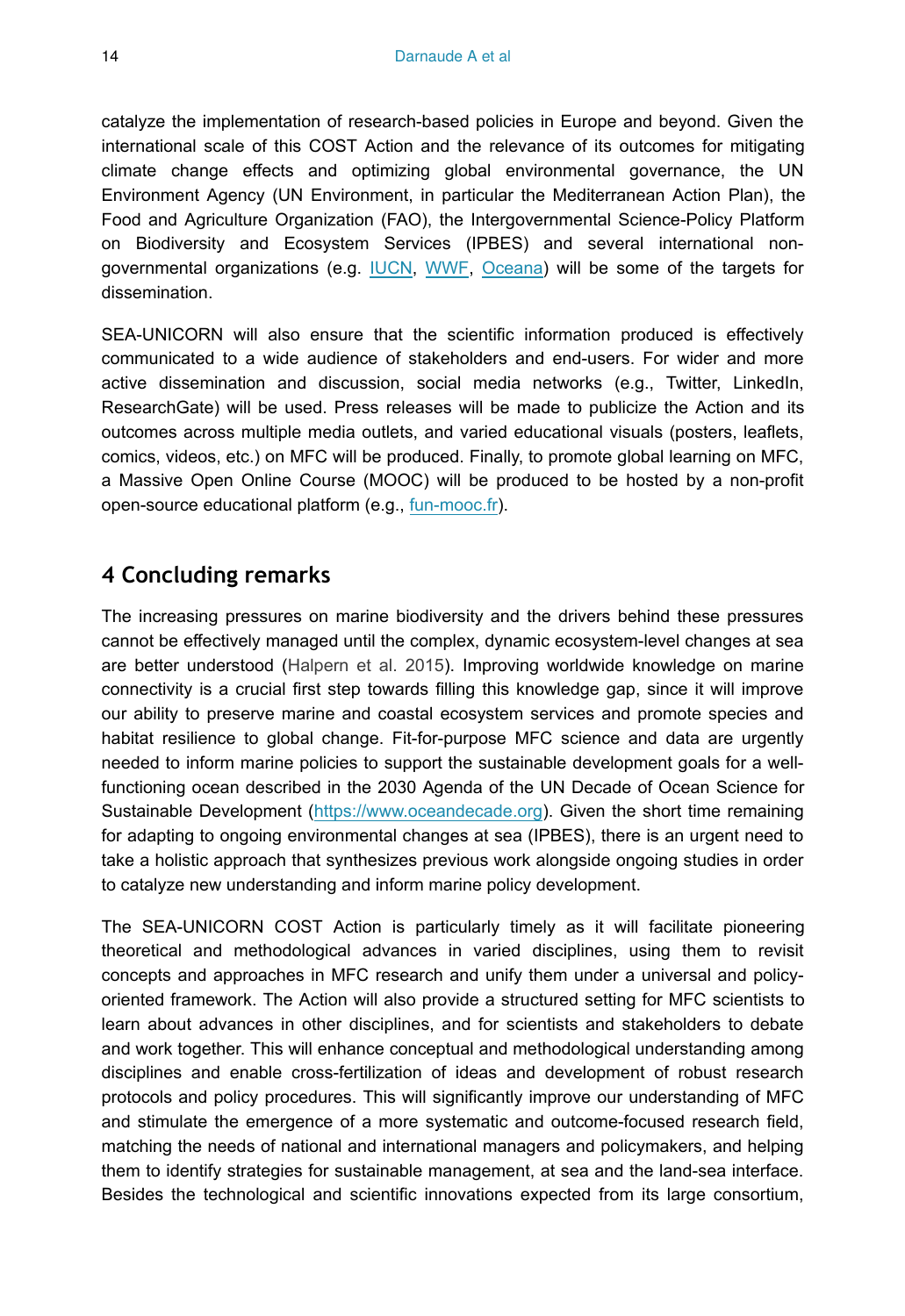this initiative will promote capacity building among marine scientists, managers, and policymakers, within and outside of Europe. It will also strengthen global public awareness and understanding of the importance of protecting marine life and its diversity to preserve the functioning of our planet and secure the future of our societies. The multifaceted activities across the Action will help to bridge the gap between science, policy, and society, and contribute to the challenge of halting the loss of biodiversity and productivity in the European and contiguous seas.

# **Acknowledgements**

This article is adapted from the MoU of the COST (European Cooperation in Science and Technology) Action CA19107 'Unifying Approaches to Marine Connectivity for improved Resource Management for the Seas" (SEA-UNICORN) - supported by the Horizon 2020 framework programme for research and innovation.

# **Grant title**

COST Action CA19107 'Unifying Approaches to Marine Connectivity for improved Resource Management for the Seas" (SEA-UNICORN) - [https://www.cost.eu/actions/](https://www.cost.eu/actions/CA19107/) [CA19107/](https://www.cost.eu/actions/CA19107/)

# **References**

- <span id="page-14-3"></span>• Almany GR, Connolly SR, Heath DD, Hogan JD, Jones GP, McCook LJ, Mills M, Pressey RL, Williamson DH (2009) Connectivity, biodiversity conservation and the design of marine reserve networks for coral reefs. Coral Reefs 28 (2): 339‑351. <https://doi.org/10.1007/s00338-009-0484-x>
- <span id="page-14-4"></span>• Archambault B, Le Pape O, Baulier L, Vermard Y, Véron M, Rivot E (2016) Adultmediated connectivity affects inferences on population dynamics and stock assessment of nursery-dependent fish populations. Fisheries Research 181: 198‑213. <https://doi.org/10.1016/j.fishres.2016.03.023>
- <span id="page-14-0"></span>• Auffret A, Plue J, Cousins SO (2015) The spatial and temporal components of functional connectivity in fragmented landscapes. AMBIO 44: 51‑59. [https://doi.org/10.1007/](https://doi.org/10.1007/s13280-014-0588-6) [s13280-014-0588-6](https://doi.org/10.1007/s13280-014-0588-6)
- <span id="page-14-5"></span>• Baker B, Appler K, Gong X (2021) New Microbial Biodiversity in Marine Sediments. Annual Review of Marine Science 13 (1): 161‑175. [https://doi.org/10.1146/annurev](https://doi.org/10.1146/annurev-marine-032020-014552)[marine-032020-014552](https://doi.org/10.1146/annurev-marine-032020-014552)
- <span id="page-14-1"></span>• Balbar A, Metaxas A (2019) The current application of ecological connectivity in the design of marine protected areas. Global Ecology and Conservation 17 [https://doi.org/](https://doi.org/10.1016/j.gecco.2019.e00569) [10.1016/j.gecco.2019.e00569](https://doi.org/10.1016/j.gecco.2019.e00569)
- <span id="page-14-2"></span>• Barnes M, Glew L, Wyborn C, Craigie I (2018) Prevent perverse outcomes from global protected area policy. Nature Ecology & Evolution 2 (5): 759‑762. [https://doi.org/](https://doi.org/10.1038/s41559-018-0501-y) [10.1038/s41559-018-0501-y](https://doi.org/10.1038/s41559-018-0501-y)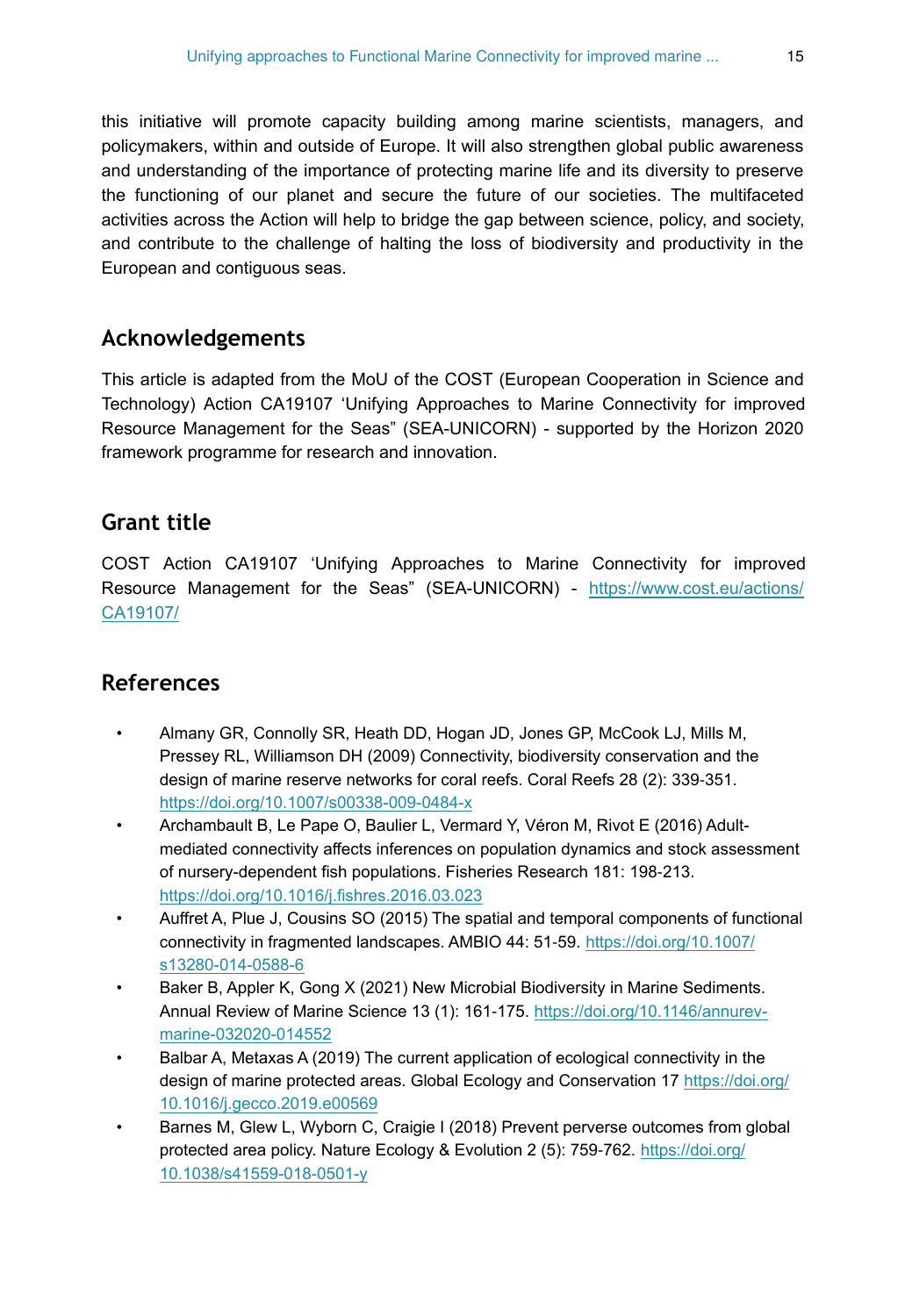- <span id="page-15-3"></span>• Beger M, Grantham H, Pressey R, Wilson K, Peterson E, Dorfman D, Mumby P, Lourival R, Brumbaugh D, Possingham H (2010) Conservation planning for connectivity across marine, freshwater, and terrestrial realms. Biological Conservation 143 (3): 565‑575. <https://doi.org/10.1016/j.biocon.2009.11.006>
- <span id="page-15-8"></span>• Beger M, McGowan J, Treml E, Green A, White A, Wolff N, Klein C, Mumby P, Possingham H (2015) Integrating regional conservation priorities for multiple objectives into national policy. Nature Communications 6 (1).<https://doi.org/10.1038/ncomms9208>
- <span id="page-15-1"></span>• Bennett NJ, Dearden P (2014) From measuring outcomes to providing inputs: Governance, management, and local development for more effective marine protected areas. Marine Policy 50: 96‑110.<https://doi.org/10.1016/j.marpol.2014.05.005>
- <span id="page-15-7"></span>• Berumen M, Almany G, Planes S, Jones G, Saenz-Agudelo P, Thorrold S (2012) Persistence of self-recruitment and patterns of larval connectivity in a marine protected area network. Ecology and Evolution 2 (2): 444‑452. <https://doi.org/10.1002/ece3.208>
- <span id="page-15-4"></span>• Botsford, Hastings, Gaines (2001) Dependence of sustainability on the configuration of marine reserves and larval dispersal distance. Ecology Letters 4 (2): 144‑150. <https://doi.org/10.1046/j.1461-0248.2001.00208.x>
- <span id="page-15-12"></span>• Boyd P, Doney S (2002) Modelling regional responses by marine pelagic ecosystems to global climate change. Geophysical Research Letters 29 (16): 53-1. [https://doi.org/](https://doi.org/10.1029/2001gl014130) [10.1029/2001gl014130](https://doi.org/10.1029/2001gl014130)
- <span id="page-15-6"></span>• Bradbury IR, Laurel B, Snelgrove PR, Bentzen P, Campana SE (2008) Global patterns in marine dispersal estimates: the influence of geography, taxonomic category and life history. Proceedings of the Royal Society B: Biological Sciences 275 (1644): 1803‑1809.<https://doi.org/10.1098/rspb.2008.0216>
- <span id="page-15-10"></span>• Brierley A, Kingsford M (2009) Impacts of Climate Change on Marine Organisms and Ecosystems. Current Biology 19 (14).<https://doi.org/10.1016/j.cub.2009.05.046>
- <span id="page-15-5"></span>• Bryan-Brown D, Brown C, Hughes J, Connolly R (2017) Patterns and trends in marine population connectivity research. Marine Ecology Progress Series 585: 243‑256. <https://doi.org/10.3354/meps12418>
- <span id="page-15-11"></span>• Cacciapaglia C, van Woesik R (2017) Marine species distribution modelling and the effects of genetic isolation under climate change. Journal of Biogeography 45 (1): 154‑163. <https://doi.org/10.1111/jbi.13115>
- <span id="page-15-2"></span>• Cardinale B, Duffy JE, Gonzalez A, Hooper D, Perrings C, Venail P, Narwani A, Mace G, Tilman D, Wardle D, Kinzig A, Daily G, Loreau M, Grace J, Larigauderie A, Srivastava D, Naeem S (2012) Biodiversity loss and its impact on humanity. Nature 486 (7401): 59‑67.<https://doi.org/10.1038/nature11148>
- <span id="page-15-0"></span>• Claudet J, Loiseau C, Sostres M, Zupan M (2020) Underprotected Marine Protected Areas in a Global Biodiversity Hotspot. One Earth 2 (4): 380‑384. [https://doi.org/](https://doi.org/10.1016/j.oneear.2020.03.008) [10.1016/j.oneear.2020.03.008](https://doi.org/10.1016/j.oneear.2020.03.008)
- <span id="page-15-13"></span>• Crossman N, Burkhard B, Nedkov S, Willemen L, Petz K, Palomo I, Drakou E, Martín-Lopez B, McPhearson T, Boyanova K, Alkemade R, Egoh B, Dunbar M, Maes J (2013) A blueprint for mapping and modelling ecosystem services. Ecosystem Services 4: 4‑14.<https://doi.org/10.1016/j.ecoser.2013.02.001>
- <span id="page-15-9"></span>• Daigle R, Metaxas A, Balbar A, McGowan J, Treml E, Kuempel C, Possingham H, Beger M (2020) Operationalizing ecological connectivity in spatial conservation planning with Marxan Connect. Methods in Ecology and Evolution 11 (4): 570-579. <https://doi.org/10.1111/2041-210x.13349>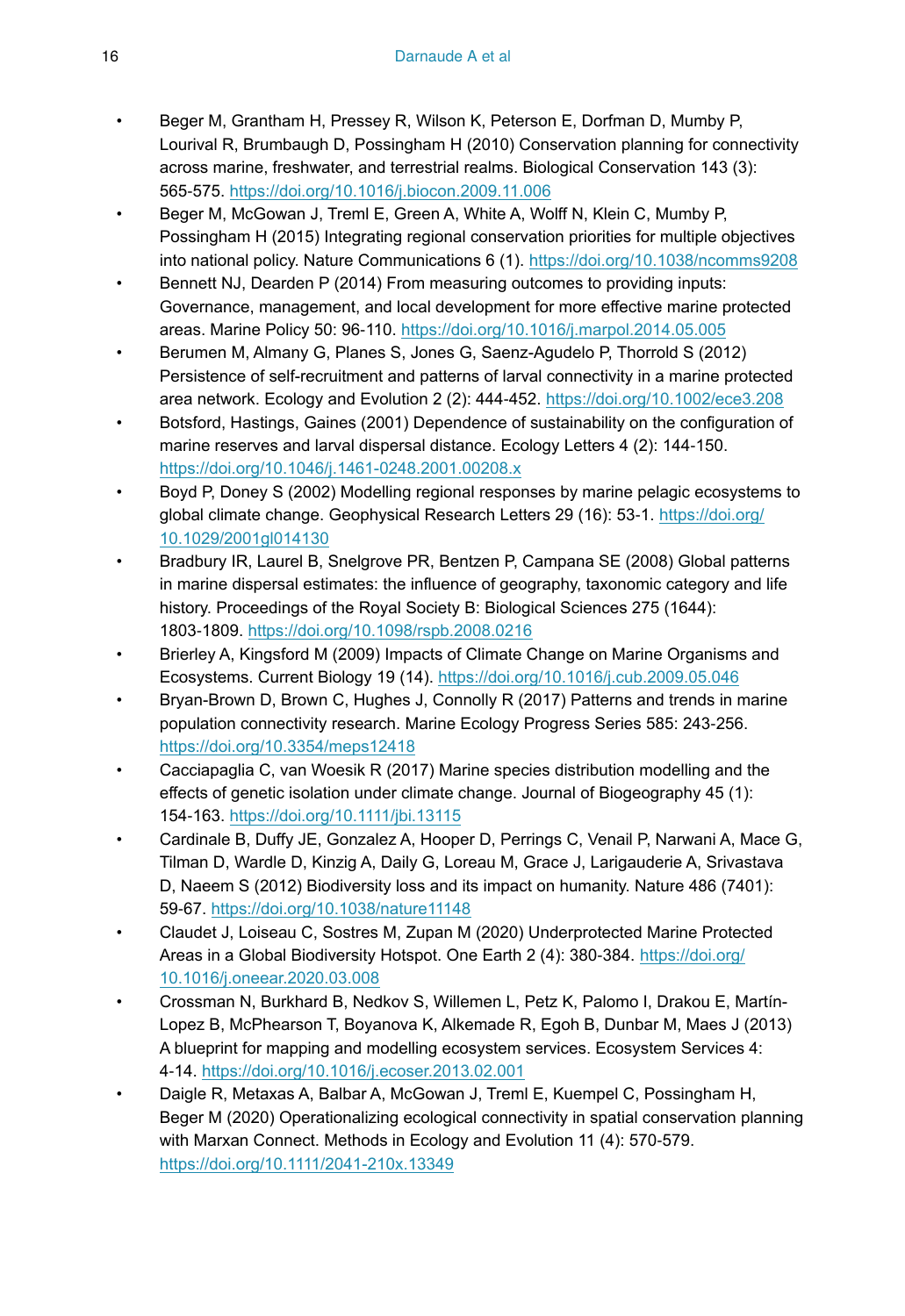- <span id="page-16-10"></span>• D'Aloia C, Daigle R, Côté I, Curtis JR, Guichard F, Fortin M (2017) A multiple-species framework for integrating movement processes across life stages into the design of marine protected areas. Biological Conservation 216: 93‑100. [https://doi.org/10.1016/](https://doi.org/10.1016/j.biocon.2017.10.012) [j.biocon.2017.10.012](https://doi.org/10.1016/j.biocon.2017.10.012)
- <span id="page-16-5"></span>• Donaldson MR, Hinch SG, Suski CD, Fisk AT, Heupel MR, Cooke SJ (2014) Making connections in aquatic ecosystems with acoustic telemetry monitoring. Frontiers in Ecology and the Environment 12 (10): 565‑573.<https://doi.org/10.1890/130283>
- <span id="page-16-6"></span>• Durant J, Molinero J, Ottersen G, Reygondeau G, Stige LC, Langangen Ø (2019) Contrasting effects of rising temperatures on trophic interactions in marine ecosystems. Scientific Reports 9 (1). <https://doi.org/10.1038/s41598-019-51607-w>
- <span id="page-16-7"></span>• Ellingsen K, Yoccoz N, Tveraa T, Frank K, Johannesen E, Anderson M, Dolgov A, Shackell N (2020) The rise of a marine generalist predator and the fall of beta diversity. Global Change Biology 26 (5): 2897‑2907. <https://doi.org/10.1111/gcb.15027>
- <span id="page-16-4"></span>• European Environment Agency [EEA] (2015) State of Europe's Seas. EU, Luxemburg. EEA report No 2/2015.
- <span id="page-16-0"></span>• Food and Agriculture Organization of the United Nations (2018) Meeting the sustainable development goals. (FAO, 2018).
- <span id="page-16-12"></span>• Gaggiotti O, Chao A, Peres‐Neto P, Chiu C, Edwards C, Fortin M, Jost L, Richards C, Selkoe K (2018) Diversity from genes to ecosystems: A unifying framework to study variation across biological metrics and scales. Evolutionary Applications 11 (7): 1176‑1193. <https://doi.org/10.1111/eva.12593>
- <span id="page-16-11"></span>• Gerber L, Mancha-Cisneros MDM, O'Connor M, Selig E (2014) Climate change impacts on connectivity in the ocean: Implications for conservation. Ecosphere 5 (3). <https://doi.org/10.1890/es13-00336.1>
- <span id="page-16-9"></span>• Giakoumi S, Hermoso V, Carvalho S, Markantonatou V, Dagys M, Iwamura T, Probst W, Smith R, Yates K, Almpanidou V, Novak T, Ben-Moshe N, Katsanevakis S, Claudet J, Coll M, Deidun A, Essl F, García-Charton J, Jimenez C, Kark S, Mandić M, Mazaris A, Rabitsch W, Stelzenmüller V, Tricarico E, Vogiatzakis I (2019) Conserving European biodiversity across realms. Conservation Letters 12 (1). [https://doi.org/10.1111/conl.](https://doi.org/10.1111/conl.12586) [12586](https://doi.org/10.1111/conl.12586)
- <span id="page-16-1"></span>• Gill D, Mascia M, Ahmadia G, Glew L, Lester S, Barnes M, Craigie I, Darling E, Free C, Geldmann J, Holst S, Jensen O, White A, Basurto X, Coad L, Gates R, Guannel G, Mumby P, Thomas H, Whitmee S, Woodley S, Fox H (2017) Capacity shortfalls hinder the performance of marine protected areas globally. Nature 543 (7647): 665‑669. <https://doi.org/10.1038/nature21708>
- <span id="page-16-2"></span>• Gissi E, Manea E, Mazaris A, Fraschetti S, Almpanidou V, Bevilacqua S, Coll M, Guarnieri G, Lloret-Lloret E, Pascual M, Petza D, Rilov G, Schonwald M, Stelzenmüller V, Katsanevakis S (2021) A review of the combined effects of climate change and other local human stressors on the marine environment. Science of The Total Environment 755<https://doi.org/10.1016/j.scitotenv.2020.142564>
- <span id="page-16-8"></span>• Gounand I, Harvey E, Little C, Altermatt F (2018) Meta-Ecosystems 2.0: Rooting the Theory into the Field. Trends in Ecology & Evolution 33 (1): 36‑46. [https://doi.org/](https://doi.org/10.1016/j.tree.2017.10.006) [10.1016/j.tree.2017.10.006](https://doi.org/10.1016/j.tree.2017.10.006)
- <span id="page-16-3"></span>• Gubbay S, Sanders N, Haynes T, Janssen JAM, Rodwell JR, Nieto A, Borg J, et al. (2016) European red list of habitats. Part 1: Marine habitats. European Union. <https://doi.org/10.2779/032638>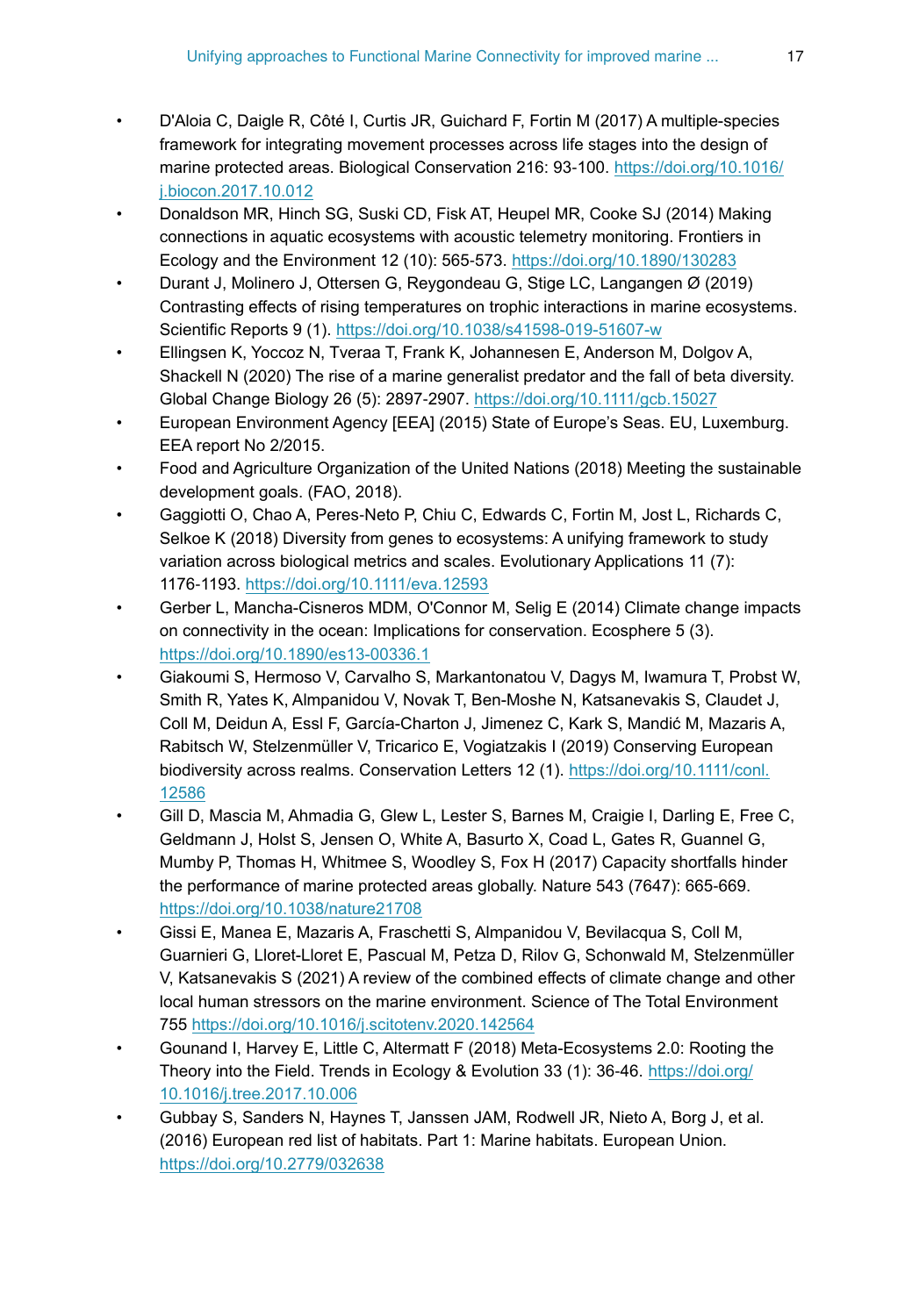- <span id="page-17-1"></span>• Halpern B, Frazier M, Potapenko J, Casey K, Koenig K, Longo C, Lowndes JS, Rockwood RC, Selig E, Selkoe K, Walbridge S (2015) Spatial and temporal changes in cumulative human impacts on the world's ocean. Nature Communications 6 (1): 1‑7. <https://doi.org/10.1038/ncomms8615>
- <span id="page-17-3"></span>• Hart KM, Hyrenbach KD (2009) Satellite telemetry of marine megavertebrates: the coming of age of an experimental science. Endangered Species Research 10: 9‑20. <https://doi.org/10.3354/esr00238>
- <span id="page-17-12"></span>• Hidalgo M, Kaplan D, Kerr L, Watson J, Paris C, Browman H (2017) Advancing the link between ocean connectivity, ecological function and management challenges. ICES Journal of Marine Science 74 (6): 1702‑1707.<https://doi.org/10.1093/icesjms/fsx112>
- <span id="page-17-5"></span>• Hussey N, Kessel S, Aarestrup K, Cooke S, Cowley P, Fisk A, Harcourt R, Holland K, Iverson S, Kocik J, Mills Flemming J, Whoriskey F (2015) Aquatic animal telemetry: A panoramic window into the underwater world. Science 348 (6240). [https://doi.org/](https://doi.org/10.1126/science.1255642) [10.1126/science.1255642](https://doi.org/10.1126/science.1255642)
- <span id="page-17-7"></span>• Ininbergs K, Bergman B, Larsson J, Ekman M (2015) Microbial metagenomics in the Baltic Sea: Recent advancements and prospects for environmental monitoring. AMBIO 44 (3): 439‑450. <https://doi.org/10.1007/s13280-015-0663-7>
- <span id="page-17-0"></span>• IPBES, Díaz S, Settele J, Brondízio ES, Hien N, Ngo M, Balvanera KA (2019) The Global Assessment Report on Biodiversity and Ecosystem Services—Summary for Policymakers. Intergovernmental Science-Policy Platform on Biodiversity and Ecosystem Services: Bonn, Germany.
- <span id="page-17-10"></span>• Jacob U, Beckerman A, Antonijevic M, Dee L, Eklöf A, Possingham H, Thompson R, Webb T, Halpern B (2020) Marine conservation: towards a multi-layered network approach. Philosophical Transactions of the Royal Society B: Biological Sciences 375 (1814). <https://doi.org/10.1098/rstb.2019.0459>
- <span id="page-17-4"></span>• Jones GP, Almany GR, Russ GR, Sale PF, Steneck RS, van Oppen MJH, Willis BL (2009) Larval retention and connectivity among populations of corals and reef fishes: history, advances and challenges. Coral Reefs 28 (2): 307‑325. [https://doi.org/10.1007/](https://doi.org/10.1007/s00338-009-0469-9) [s00338-009-0469-9](https://doi.org/10.1007/s00338-009-0469-9)
- <span id="page-17-11"></span>• Kadin M, Frederiksen M, Niiranen S, Converse S (2019) Linking demographic and food‐ web models to understand management trade-offs. Ecology and Evolution 9 (15): 8587‑8600.<https://doi.org/10.1002/ece3.5385>
- <span id="page-17-8"></span>• Keeley AH, Beier P, Jenness J (2021) Connectivity metrics for conservation planning and monitoring. Biological Conservation 255 [https://doi.org/10.1016/j.biocon.](https://doi.org/10.1016/j.biocon.2021.109008) [2021.109008](https://doi.org/10.1016/j.biocon.2021.109008)
- <span id="page-17-2"></span>• LaPoint S, Balkenhol N, Hale J, Sadler J, van der Ree R (2015) Ecological connectivity research in urban areas. Functional Ecology 29 (7): 868‑878. [https://doi.org/](https://doi.org/10.1111/1365-2435.12489) [10.1111/1365-2435.12489](https://doi.org/10.1111/1365-2435.12489)
- <span id="page-17-6"></span>Loreau M, Mouquet N, Holt R (2003) Meta-ecosystems: a theoretical framework for a spatial ecosystem ecology. Ecology Letters 6 (8): 673-679. [https://doi.org/10.1046/j.](https://doi.org/10.1046/j.1461-0248.2003.00483.x) [1461-0248.2003.00483.x](https://doi.org/10.1046/j.1461-0248.2003.00483.x)
- <span id="page-17-9"></span>• Lotze H, Lenihan H, Bourque B, Bradbury R, Cooke R, Kay M, Kidwell S, Kirby M, Peterson C, Jackson JC (2006) Depletion, Degradation, and Recovery Potential of Estuaries and Coastal Seas. Science 312 (5781): 1806‑1809. [https://doi.org/10.1126/](https://doi.org/10.1126/science.1128035) [science.1128035](https://doi.org/10.1126/science.1128035)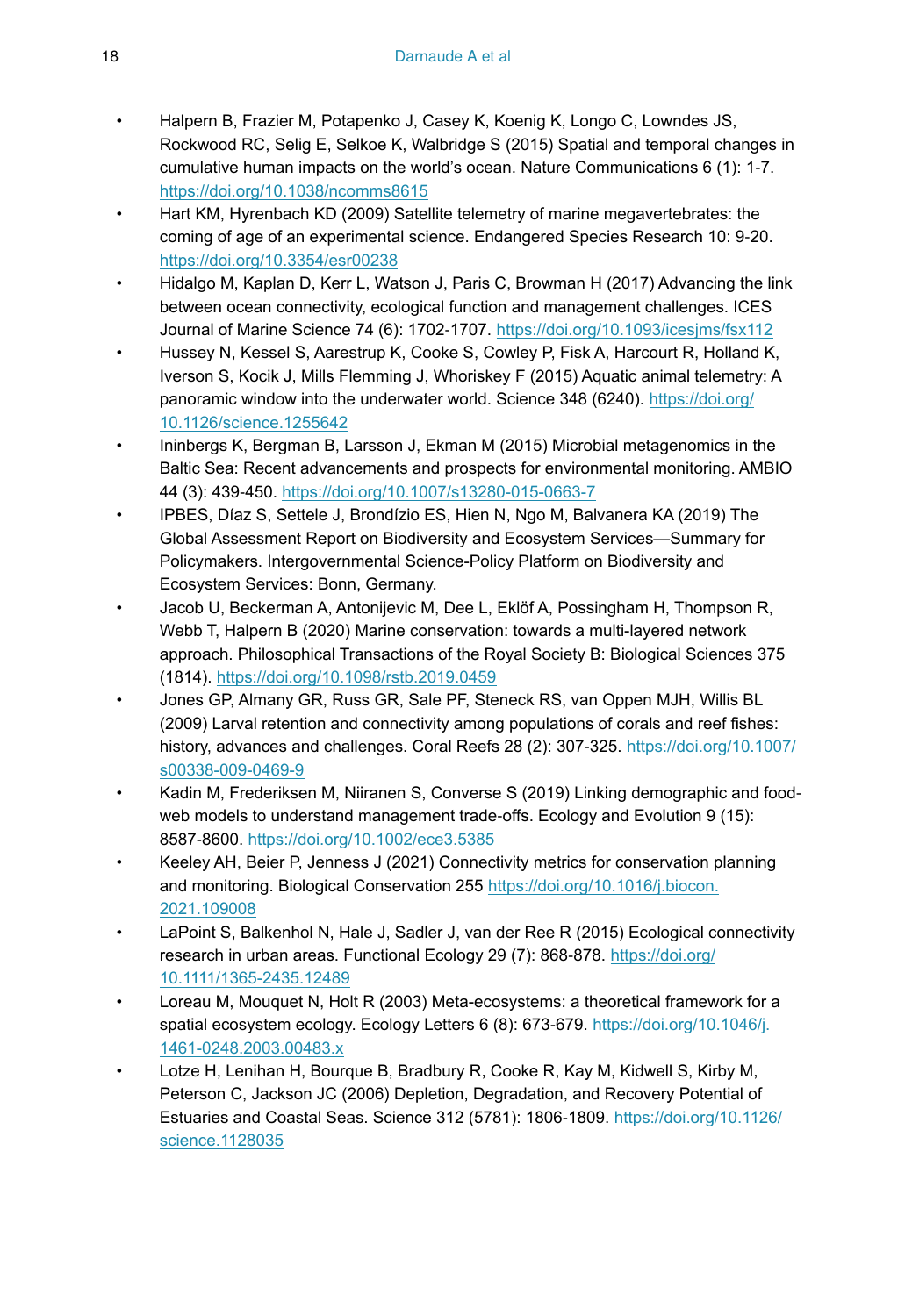- <span id="page-18-4"></span>• Magris R, Pressey R, Weeks R, Ban N (2014) Integrating connectivity and climate change into marine conservation planning. Biological Conservation 170: 207‑221. <https://doi.org/10.1016/j.biocon.2013.12.032>
- <span id="page-18-9"></span>• McCauley D, Pinsky M, Palumbi S, Estes J, Joyce F, Warner R (2015) Marine defaunation: Animal loss in the global ocean. Science 347 (6219). [https://doi.org/](https://doi.org/10.1126/science.1255641) [10.1126/science.1255641](https://doi.org/10.1126/science.1255641)
- <span id="page-18-5"></span>• Melo-Merino SM, Reyes-Bonilla H, Lira-Noriega A (2020) Ecological niche models and species distribution models in marine environments: A literature review and spatial analysis of evidence. Ecological Modelling 415: 108837. [https://doi.org/10.1016/](https://doi.org/10.1016/j.ecolmodel.2019.108837.) [j.ecolmodel.2019.108837.](https://doi.org/10.1016/j.ecolmodel.2019.108837.)
- <span id="page-18-1"></span>• Micheli F, Halpern B, Walbridge S, Ciriaco S, Ferretti F, Fraschetti S, Lewison R, Nykjaer L, Rosenberg A (2013) Cumulative Human Impacts on Mediterranean and Black Sea Marine Ecosystems: Assessing Current Pressures and Opportunities. PLoS ONE 8 (12).<https://doi.org/10.1371/journal.pone.0079889>
- <span id="page-18-11"></span>• Moullec F, Velez L, Verley P, Barrier N, Ulses C, Carbonara P, Esteban A, Follesa C, Gristina M, Jadaud A, Ligas A, Díaz EL, Maiorano P, Peristeraki P, Spedicato MT, Thasitis I, Valls M, Guilhaumon F, Shin Y (2019) Capturing the big picture of Mediterranean marine biodiversity with an end-to-end model of climate and fishing impacts. Progress in Oceanography 178<https://doi.org/10.1016/j.pocean.2019.102179>
- <span id="page-18-10"></span>• Munday PL, Leis JM, Lough JM, Paris CB, Kingsford MJ, Berumen ML, Lambrechts J (2009) Climate change and coral reef connectivity. Coral Reefs 28 (2): 379‑395. <https://doi.org/10.1007/s00338-008-0461-9>
- <span id="page-18-2"></span>• Myers R, Worm B (2003) Rapid worldwide depletion of predatory fish communities. Nature 423 (6937): 280‑283. <https://doi.org/10.1038/nature01610>
- <span id="page-18-0"></span>• OECD (2016) The Ocean Economy in 2030. OECD Publishing, Paris. [https://doi.org/](https://doi.org/10.1787/9789264251724-en) [10.1787/9789264251724-en](https://doi.org/10.1787/9789264251724-en)
- <span id="page-18-3"></span>Palumbi SR (2003) Population genetics, demographic connectivity, and the design of marine reserves. Ecological applications 13: 146-158. [https://doi.org/](https://doi.org/10.1890/1051-0761) [10.1890/1051-0761](https://doi.org/10.1890/1051-0761)
- <span id="page-18-12"></span>• Pastor A, Larsen J, Hansen FT, Simon A, Bierne N, Maar M (2021) Agent-based modeling and genetics reveal the Limfjorden, Denmark, as a well-connected system for mussel larvae. Marine Ecology Progress Series<https://doi.org/10.3354/meps13559>
- <span id="page-18-7"></span>Pecl G, Araújo M, Bell J, Blanchard J, Bonebrake T, Chen I, Clark T, Colwell R, Danielsen F, Evengård B, Falconi L, Ferrier S, Frusher S, Garcia R, Griffis R, Hobday A, Janion-Scheepers C, Jarzyna M, Jennings S, Lenoir J, Linnetved H, Martin V, McCormack P, McDonald J, Mitchell N, Mustonen T, Pandolfi J, Pettorelli N, Popova E, Robinson S, Scheffers B, Shaw J, Sorte CB, Strugnell J, Sunday J, Tuanmu M, Vergés A, Villanueva C, Wernberg T, Wapstra E, Williams S (2017) Biodiversity redistribution under climate change: Impacts on ecosystems and human well-being. Science 355 (6332). <https://doi.org/10.1126/science.aai9214>
- <span id="page-18-6"></span>• Pérez-Ruzafa A, De Pascalis F, Ghezzo M, Quispe-Becerra JI, Hernández-García R, Muñoz I, Vergara C, Pérez-Ruzafa IM, Umgiesser G, Marcos C (2019) Connectivity between coastal lagoons and sea: Asymmetrical effects on assemblages' and populations' structure. Estuarine, Coastal and Shelf Science 216: 171‑186. <https://doi.org/10.1016/j.ecss.2018.02.031>
- <span id="page-18-8"></span>• Pérez-Ruzafa A, Morkune R, Marcos C, Pérez-Ruzafa IM, Razinkovas-Baziukas A (2020) Can an oligotrophic coastal lagoon support high biological productivity? Sources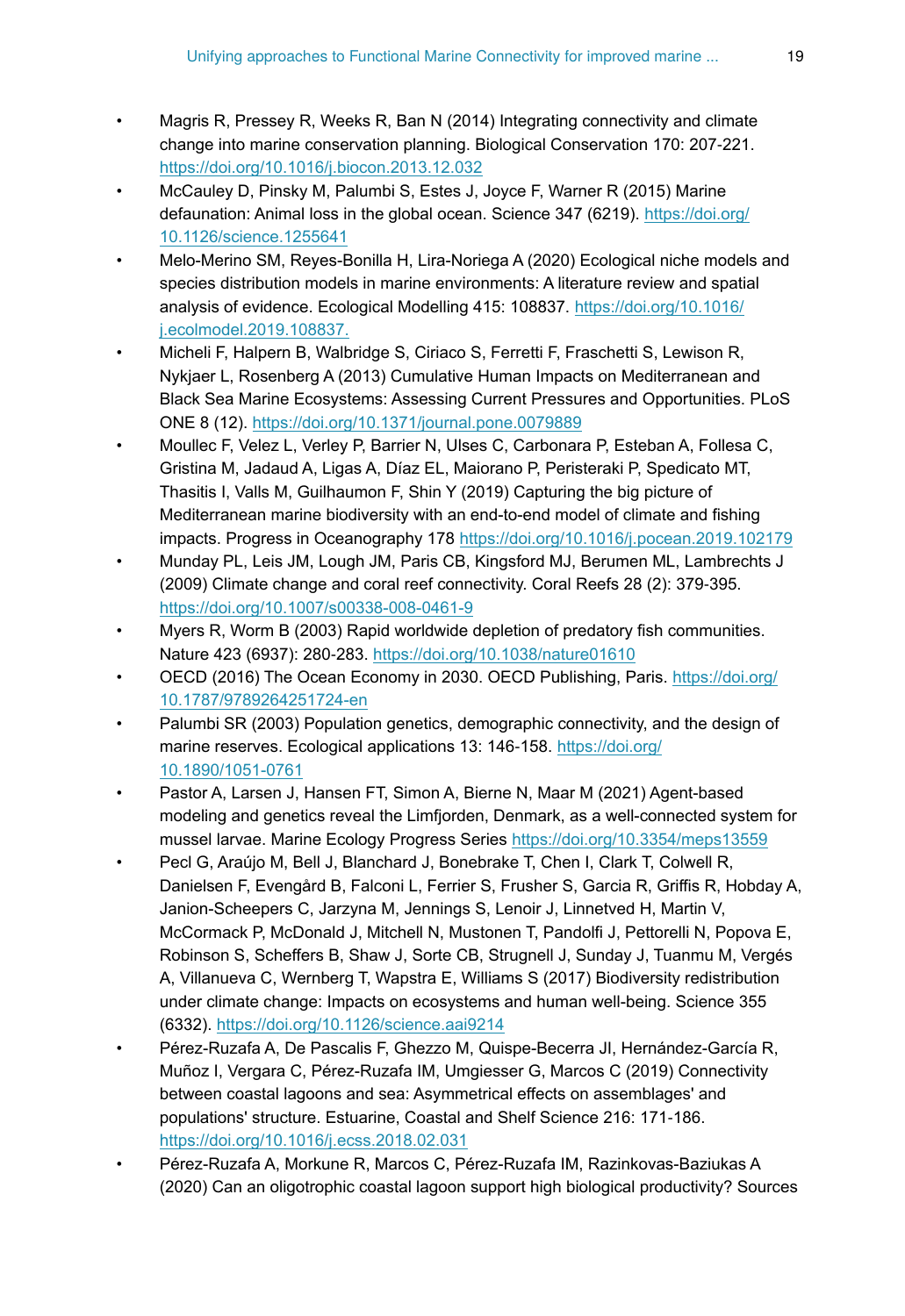and pathways of primary production. Marine Environmental Research 153 <https://doi.org/10.1016/j.marenvres.2019.104824>

- <span id="page-19-5"></span>• Pineda J, Porri F, Starczak V, Blythe J (2010) Causes of decoupling between larval supply and settlement and consequences for understanding recruitment and population connectivity. Journal of Experimental Marine Biology and Ecology 392: 9‑21. <https://doi.org/10.1016/j.jembe.2010.04.008>
- <span id="page-19-11"></span>• Pinsky M, Selden R, Kitchel Z (2020) Climate-Driven Shifts in Marine Species Ranges: Scaling from Organisms to Communities. Annual Review of Marine Science 12 (1): 153‑179. <https://doi.org/10.1146/annurev-marine-010419-010916>
- <span id="page-19-7"></span>• Rooker J, David Wells RJ, Addis P, Arrizabalaga H, Baptista M, Bearzi G, Dance M, Fraile I, Lacoue-Labarthe T, Lee J, Megalofonou P, Rosa R, Sobrino I, Sykes A, Villanueva R (2020) Data from Natural geochemical markers reveal environmental history and population connectivity of common cuttlefish in the Atlantic Ocean and Mediterranean Sea. Journal of The Royal Society Interface 17 (168). [https://doi.org/](https://doi.org/10.1098/rsif.2020.0309) [10.1098/rsif.2020.0309](https://doi.org/10.1098/rsif.2020.0309)
- <span id="page-19-8"></span>• Rooker JR, Dance MA, Wells RD, Ajemian MJ, Block BA, Castleton MR, Walter JF, et al. (2019) Population connectivity of pelagic megafauna in the Cuba-Mexico-United States triangle. Scientific Reports 9 (1): 1-13. [https://doi.org/10.1038/](https://doi.org/10.1038/s41598-018-38144-8) [s41598-018-38144-8](https://doi.org/10.1038/s41598-018-38144-8)
- <span id="page-19-2"></span>• Sala E, Lubchenco J, Grorud-Colvert K, Novelli C, Roberts C, Sumaila UR (2018) Assessing real progress towards effective ocean protection. Marine Policy 91: 11‑13. <https://doi.org/10.1016/j.marpol.2018.02.004>
- <span id="page-19-3"></span>• Selkoe KA, Aloia CC, Crandall ED, Iacchei M, Liggins L, Puritz JB, Toonen RJ, et al. (2016) A decade of seascape genetics: contributions to basic and applied marine connectivity. Marine Ecology Progress Series 554: 1-19. [https://doi.org/10.3354/](https://doi.org/10.3354/meps11792) [meps11792](https://doi.org/10.3354/meps11792)
- <span id="page-19-0"></span>• Sumaila UR, Walsh M, Hoareau K, Cox A, Teh L, Abdallah P, Akpalu W, Anna Z, Benzaken D, Crona B, Fitzgerald T, Heaps L, Issifu I, Karousakis K, Lange GM, Leland A, Miller D, Sack K, Shahnaz D, Thiele T, Vestergaard N, Yagi N, Zhang J (2021) Financing a sustainable ocean economy. Nature Communications 12 (1). [https://doi.org/](https://doi.org/10.1038/s41467-021-23168-y) [10.1038/s41467-021-23168-y](https://doi.org/10.1038/s41467-021-23168-y)
- <span id="page-19-6"></span>• Swearer S, Treml E, Shima J (2019) A Review of Biophysical Models of Marine Larval Dispersal. Oceanography and Marine Biology 325‑356. [https://doi.org/10.1201/](https://doi.org/10.1201/9780429026379-7) [9780429026379-7](https://doi.org/10.1201/9780429026379-7)
- <span id="page-19-9"></span>• Swearer SE, Shima JS, Hellberg ME, Thorrold SR, Jones GP, Robertson DR, Warner RR, et al. (2002) Evidence of self-recruitment in demersal marine populations. Bulletin of Marine Science 70 (1): 251‑271.
- <span id="page-19-4"></span>• Tischendorf L, Fahrig L (2000) On the usage and measurement of landscape connectivity. Oikos 90 (1): 7‑19.<https://doi.org/10.1034/j.1600-0706.2000.900102.x>
- <span id="page-19-10"></span>• Treml E, Ford J, Black K, Swearer S (2015) Identifying the key biophysical drivers, connectivity outcomes, and metapopulation consequences of larval dispersal in the sea. Movement Ecology 3 (1): 1‑16. <https://doi.org/10.1186/s40462-015-0045-6>
- <span id="page-19-1"></span>• UNEP-WCMC, IUCN (2021) Protected Planet Report 2020. UNEP-WCMC and IUCN: Cambridge UK; Gland, Switzerland. URL: <https://livereport.protectedplanet.net/>
- <span id="page-19-12"></span>• van der Molen J, Aldridge J, Coughlan C, Parker ER, Stephens D, Ruardij P (2013) Modelling marine ecosystem response to climate change and trawling in the North Sea. Biogeochemistry 113: 213‑236. <https://doi.org/10.1007/s10533-012-9763-7>